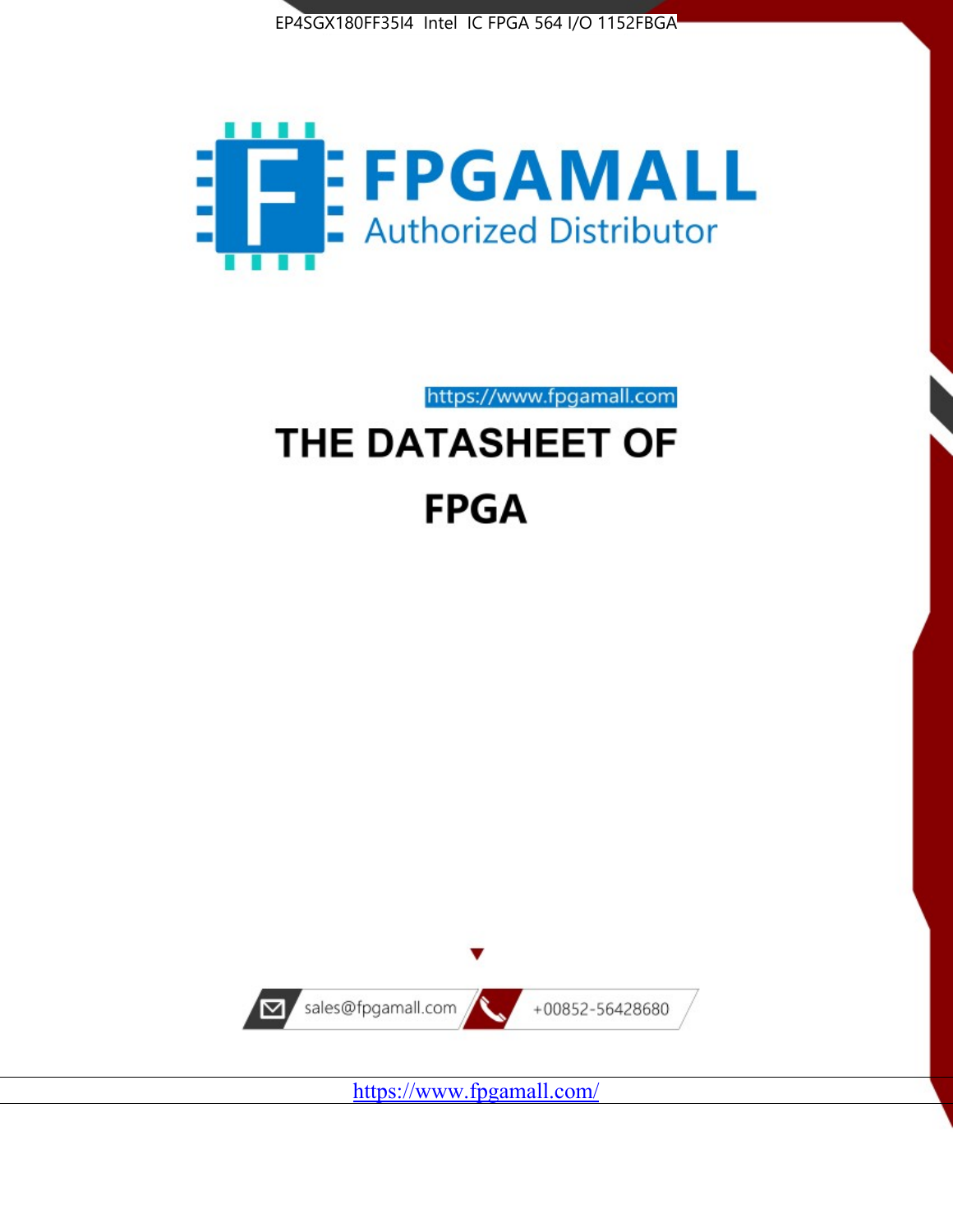EP4SGX180FF35I4 Intel IC FPGA 564 I/O 1152FBGA



# **1. Overview for the Stratix IV Device Family**

**SIV51001-3.5**

Altera® Stratix® IV FPGAs deliver a breakthrough level of system bandwidth and power efficiency for high-end applications, allowing you to innovate without compromise. Stratix IV FPGAs are based on the Taiwan Semiconductor Manufacturing Company (TSMC) 40-nm process technology and surpass all other high-end FPGAs, with the highest logic density, most transceivers, and lowest power requirements.

The Stratix IV device family contains three optimized variants to meet different application requirements:

- Stratix IV E (Enhanced) FPGAs—up to 813,050 logic elements (LEs), 33,294 kilobits (Kb) RAM, and 1,288 18 x 18 bit multipliers
- Stratix IV GX transceiver FPGAs—up to 531,200 LEs, 27,376 Kb RAM, 1,288 18 x 18-bit multipliers, and 48 full-duplex clock data recovery (CDR)-based transceivers at up to 8.5 Gbps
- Stratix IV GT—up to 531,200 LEs, 27,376 Kb RAM, 1,288 18 x 18-bit multipliers, and 48 full-duplex CDR-based transceivers at up to 11.3 Gbps

The complete Altera high-end solution includes the lowest risk, lowest total cost path to volume using HardCopy® IV ASICs for all the family variants, a comprehensive portfolio of application solutions customized for end-markets, and the industry leading Quartus® II software to increase productivity and performance.

f For information about upcoming Stratix IV device features, refer to the *[Upcoming](http://www.altera.com/literature/hb/stratix-iv/uf01001.pdf?GSA_pos=2&WT.oss_r=1&WT.oss=upcoming)  [Stratix IV Device Features](http://www.altera.com/literature/hb/stratix-iv/uf01001.pdf?GSA_pos=2&WT.oss_r=1&WT.oss=upcoming)* document.

f For information about changes to the currently published *Stratix IV Device Handbook*, refer to the *[Addendum to the Stratix IV Device Handbook](http://www.altera.com/literature/hb/stratix-iv/stx4_siv54002.pdf)* chapter.

This chapter contains the following sections:

- "Feature Summary" on page 1–2
- "Architecture Features" on page 1–6
- "Integrated Software Platform" on page 1–19
- "Ordering Information" on page 1–19

@2016 Altera Corporation. All rights reserved. ALTERA, ARRIA, CYCLONE, HARDCOPY, MAX, MEGACORE, NIOS, QUARTUS and STRATIX words and logos are trademarks of Altera Corporation and registered in the U.S. Patent and Trademark



Stratix IV Device Handbook Volume 1 January 2016

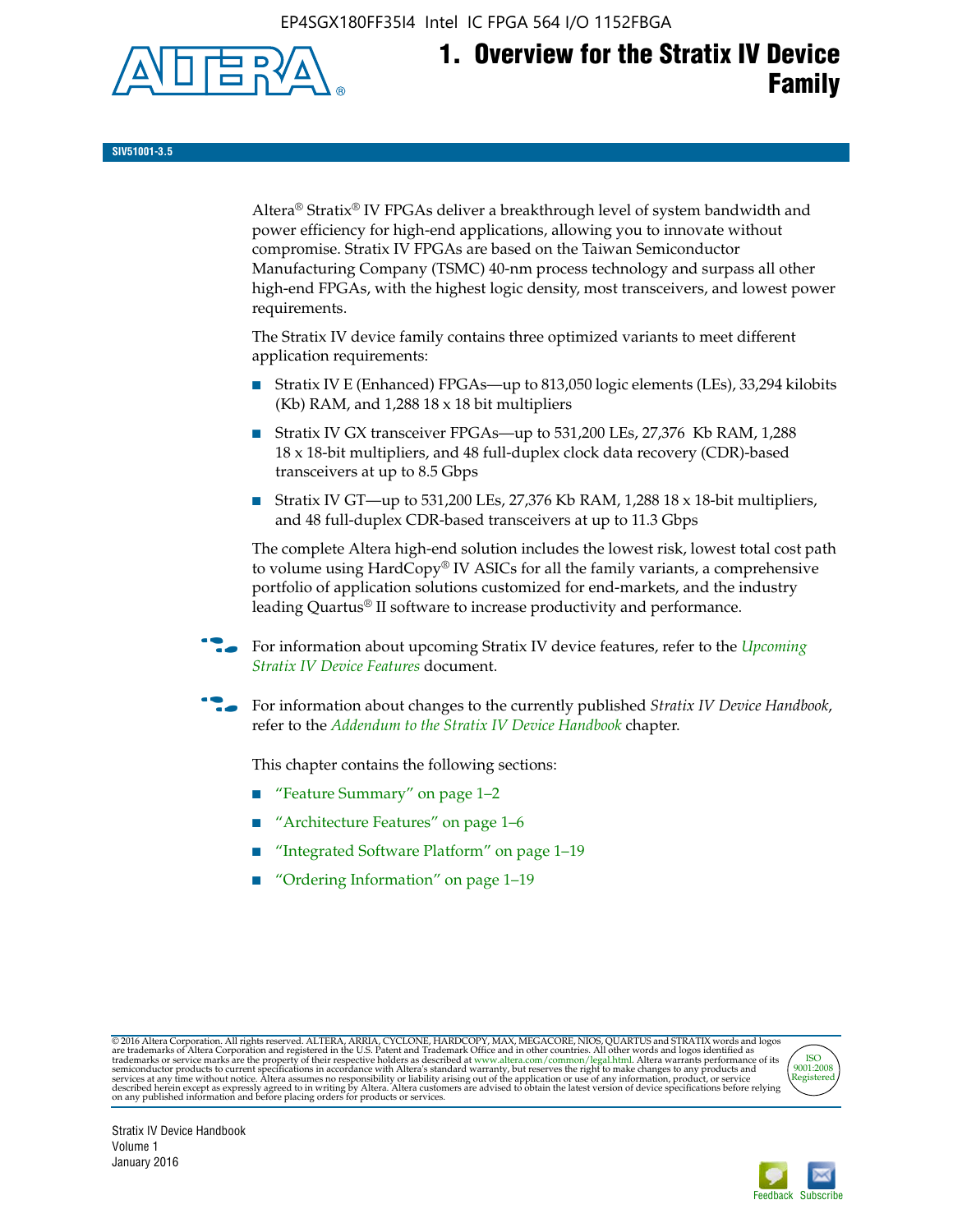# **Feature Summary**

The following list summarizes the Stratix IV device family features:

- Up to 48 full-duplex CDR-based transceivers in Stratix IV GX and GT devices supporting data rates up to 8.5 Gbps and 11.3 Gbps, respectively
- Dedicated circuitry to support physical layer functionality for popular serial protocols, such as PCI Express (PCIe) (PIPE) Gen1 and Gen2, Gbps Ethernet (GbE), Serial RapidIO, SONET/SDH, XAUI/HiGig, (OIF) CEI-6G, SD/HD/3G-SDI, Fibre Channel, SFI-5, and Interlaken
- Complete PCIe protocol solution with embedded PCIe hard IP blocks that implement PHY-MAC layer, Data Link layer, and Transaction layer functionality

**For more information, refer to the** *[IP Compiler for PCI Express User Guide](http://www.altera.com/literature/ug/ug_pci_express.pdf)***.** 

- Programmable transmitter pre-emphasis and receiver equalization circuitry to compensate for frequency-dependent losses in the physical medium
- Typical physical medium attachment (PMA) power consumption of 100 mW at 3.125 Gbps and 135 mW at 6.375 Gbps per channel
- 72,600 to 813,050 equivalent LEs per device
- 7,370 to 33,294 Kb of enhanced TriMatrix memory consisting of three RAM block sizes to implement true dual-port memory and FIFO buffers
- High-speed digital signal processing (DSP) blocks configurable as 9 x 9-bit,  $12 \times 12$ -bit,  $18 \times 18$ -bit, and  $36 \times 36$ -bit full-precision multipliers at up to 600 MHz
- Up to 16 global clocks (GCLK), 88 regional clocks (RCLK), and 132 periphery clocks (PCLK) per device
- Programmable power technology that minimizes power while maximizing device performance
- Up to 1,120 user I/O pins arranged in 24 modular I/O banks that support a wide range of single-ended and differential I/O standards
- Support for high-speed external memory interfaces including DDR, DDR2, DDR3 SDRAM, RLDRAM II, QDR II, and QDR II+ SRAM on up to 24 modular I/O banks
- High-speed LVDS I/O support with serializer/deserializer (SERDES), dynamic phase alignment (DPA), and soft-CDR circuitry at data rates up to 1.6 Gbps
- Support for source-synchronous bus standards, including SGMII, GbE, SPI-4 Phase 2 (POS-PHY Level 4), SFI-4.1, XSBI, UTOPIA IV, NPSI, and CSIX-L1
- Pinouts for Stratix IV E devices designed to allow migration of designs from Stratix III to Stratix IV E with minimal PCB impact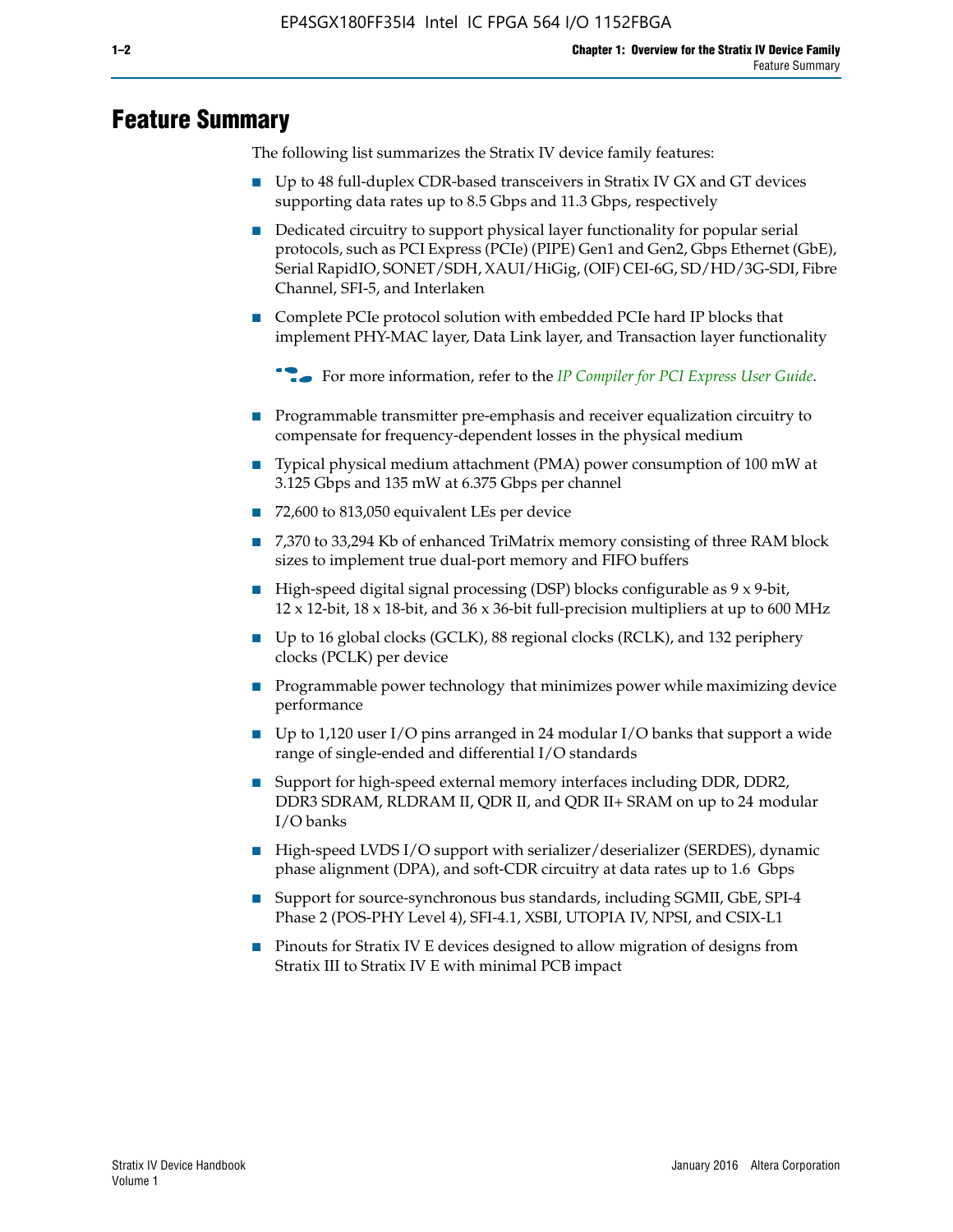# **Stratix IV GX Devices**

Stratix IV GX devices provide up to 48 full-duplex CDR-based transceiver channels per device:

- Thirty-two out of the 48 transceiver channels have dedicated physical coding sublayer (PCS) and physical medium attachment (PMA) circuitry and support data rates between 600 Mbps and 8.5 Gbps
- The remaining 16 transceiver channels have dedicated PMA-only circuitry and support data rates between 600 Mbps and 6.5 Gbps
- **1 The actual number of transceiver channels per device varies with device selection. For** more information about the exact transceiver count in each device, refer to Table 1–1 on page 1–11.
- 1 For more information about transceiver architecture, refer to the *[Transceiver](http://www.altera.com/literature/hb/stratix-iv/stx4_siv52001.pdf)  [Architecture in Stratix IV Devices](http://www.altera.com/literature/hb/stratix-iv/stx4_siv52001.pdf)* chapter.

Figure 1–1 shows a high-level Stratix IV GX chip view.

#### **Figure 1–1. Stratix IV GX Chip View** *(1)*



#### **Note to Figure 1–1:**

(1) Resource counts vary with device selection, package selection, or both.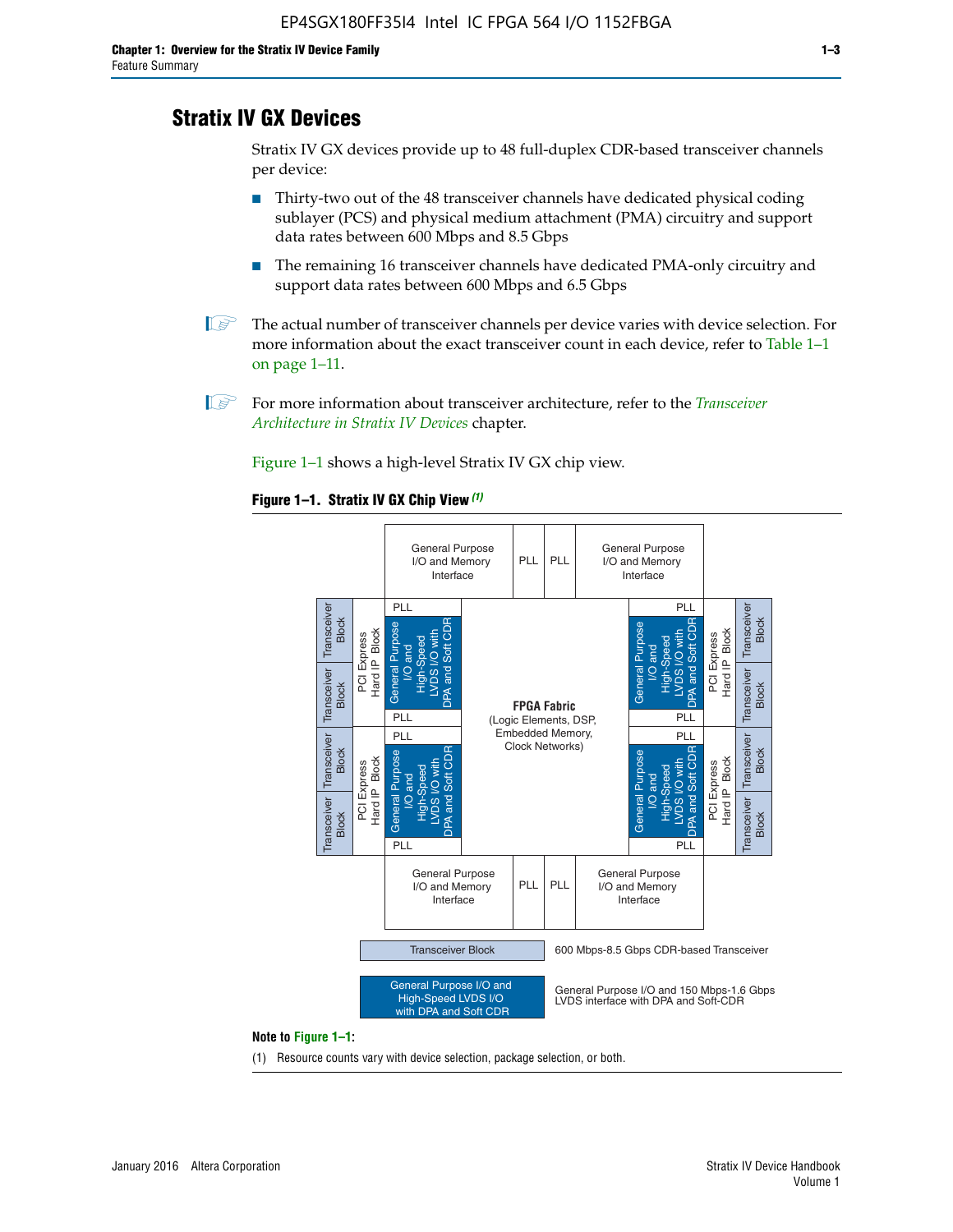# **Stratix IV E Device**

Stratix IV E devices provide an excellent solution for applications that do not require high-speed CDR-based transceivers, but are logic, user I/O, or memory intensive.

Figure 1–2 shows a high-level Stratix IV E chip view.





#### **Note to Figure 1–2:**

(1) Resource counts vary with device selection, package selection, or both.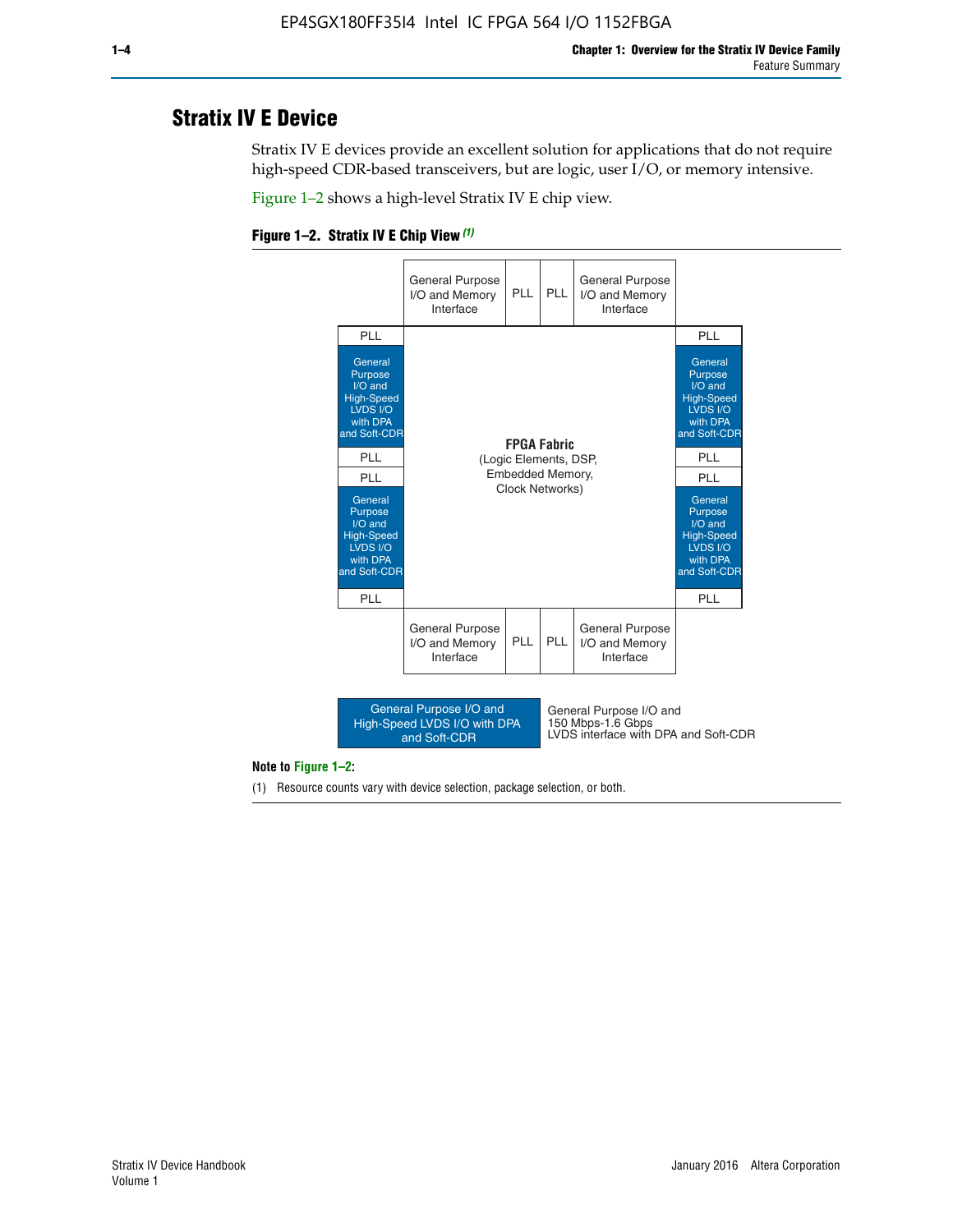# **Stratix IV GT Devices**

Stratix IV GT devices provide up to 48 CDR-based transceiver channels per device:

- Thirty-two out of the 48 transceiver channels have dedicated PCS and PMA circuitry and support data rates between 600 Mbps and 11.3 Gbps
- The remaining 16 transceiver channels have dedicated PMA-only circuitry and support data rates between 600 Mbps and 6.5 Gbps
- **1** The actual number of transceiver channels per device varies with device selection. For more information about the exact transceiver count in each device, refer to Table 1–7 on page 1–16.
- $\mathbb{I}$  For more information about Stratix IV GT devices and transceiver architecture, refer to the *[Transceiver Architecture in Stratix IV Devices](http://www.altera.com/literature/hb/stratix-iv/stx4_siv52001.pdf)* chapter.

Figure 1–3 shows a high-level Stratix IV GT chip view.

#### **Figure 1–3. Stratix IV GT Chip View** *(1)*



(1) Resource counts vary with device selection, package selection, or both.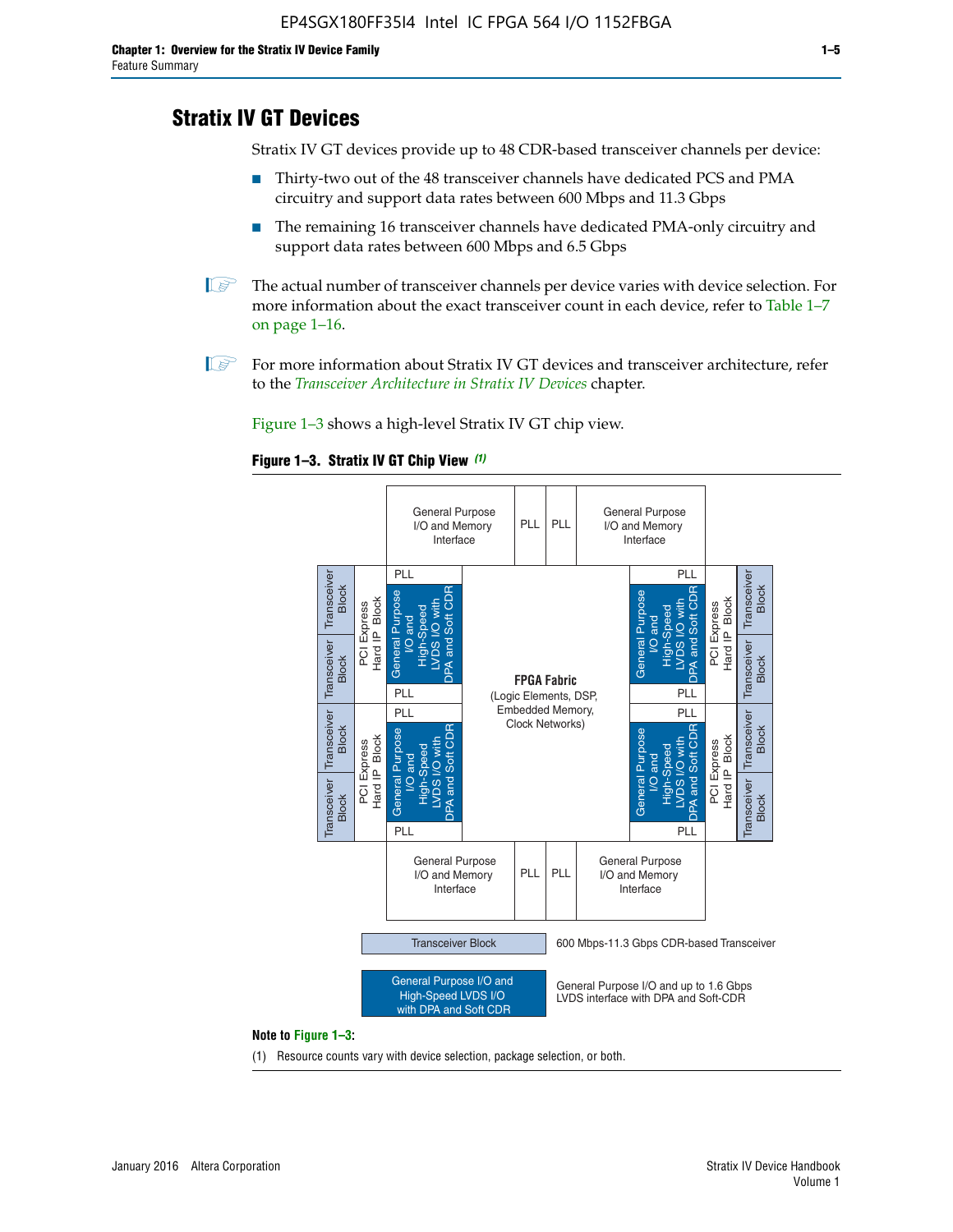# **Architecture Features**

The Stratix IV device family features are divided into high-speed transceiver features and FPGA fabric and I/O features.

 $\mathbb{I}$  The high-speed transceiver features apply only to Stratix IV GX and Stratix IV GT devices.

# **High-Speed Transceiver Features**

The following sections describe high-speed transceiver features for Stratix IV GX and GT devices.

### **Highest Aggregate Data Bandwidth**

Up to 48 full-duplex transceiver channels supporting data rates up to 8.5 Gbps in Stratix IV GX devices and up to 11.3 Gbps in Stratix IV GT devices.

# **Wide Range of Protocol Support**

Physical layer support for the following serial protocols:

- Stratix IV GX—PCIe Gen1 and Gen2, GbE, Serial RapidIO, SONET/SDH, XAUI/HiGig, (OIF) CEI-6G, SD/HD/3G-SDI, Fibre Channel, SFI-5, GPON, SAS/SATA, HyperTransport 1.0 and 3.0, and Interlaken
- Stratix IV GT—40G/100G Ethernet, SFI-S, Interlaken, SFI-5.1, Serial RapidIO, SONET/SDH, XAUI/HiGig, (OIF) CEI-6G, 3G-SDI, and Fibre Channel
- Extremely flexible and easy-to-configure transceiver data path to implement proprietary protocols
- PCIe Support
	- Complete PCIe Gen1 and Gen2 protocol stack solution compliant to PCI Express base specification 2.0 that includes PHY-MAC, Data Link, and transaction layer circuitry embedded in PCI Express hard IP blocks
	- **For more information, refer to the [PCI Express Compiler User Guide](http://www.altera.com/literature/ug/ug_pci_express.pdf).**
	- Root complex and end-point applications
	- $x1, x4,$  and  $x8$  lane configurations
	- PIPE 2.0-compliant interface
	- Embedded circuitry to switch between Gen1 and Gen2 data rates
	- Built-in circuitry for electrical idle generation and detection, receiver detect, power state transitions, lane reversal, and polarity inversion
	- 8B/10B encoder and decoder, receiver synchronization state machine, and ± 300 parts per million (ppm) clock compensation circuitry
	- Transaction layer support for up to two virtual channels (VCs)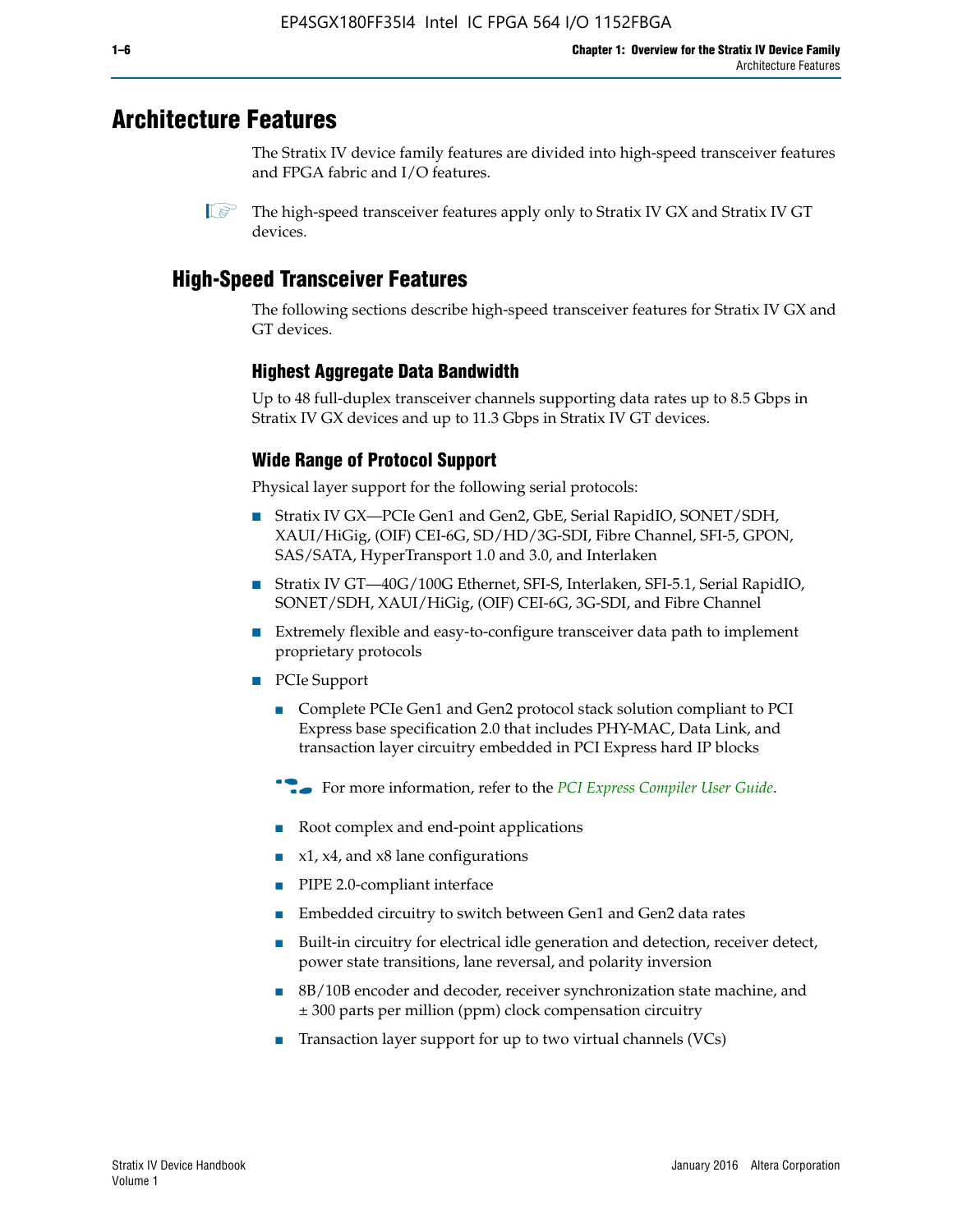- XAUI/HiGig Support
	- Compliant to IEEE802.3ae specification
	- **■** Embedded state machine circuitry to convert XGMII idle code groups  $(|11|)$ to and from idle ordered sets  $(|A|, |K|, |R|)$  at the transmitter and receiver, respectively
	- 8B/10B encoder and decoder, receiver synchronization state machine, lane deskew, and  $\pm$  100 ppm clock compensation circuitry
- GbE Support
	- Compliant to IEEE802.3-2005 specification
	- Automatic idle ordered set  $(111/112/1)$  generation at the transmitter, depending on the current running disparity
	- 8B/10B encoder and decoder, receiver synchronization state machine, and ± 100 ppm clock compensation circuitry
- Support for other protocol features such as MSB-to-LSB transmission in SONET/SDH configuration and spread-spectrum clocking in PCIe configurations

#### **Diagnostic Features**

- Serial loopback from the transmitter serializer to the receiver CDR for transceiver PCS and PMA diagnostics
- Reverse serial loopback pre- and post-CDR to transmitter buffer for physical link diagnostics
- Loopback master and slave capability in PCI Express hard IP blocks
- **For more information, refer to the** *[PCI Express Compiler User Guide](http://www.altera.com/literature/ug/ug_pci_express.pdf)***.**

### **Signal Integrity**

Stratix IV devices simplify the challenge of signal integrity through a number of chip, package, and board-level enhancements to enable efficient high-speed data transfer into and out of the device. These enhancements include:

- Programmable 3-tap transmitter pre-emphasis with up to 8,192 pre-emphasis levels to compensate for pre-cursor and post-cursor inter-symbol interference (ISI)
- Up to 900% boost capability on the first pre-emphasis post-tap
- User-controlled and adaptive 4-stage receiver equalization with up to 16 dB of high-frequency gain
- On-die power supply regulators for transmitter and receiver phase-locked loop (PLL) charge pump and voltage controlled oscillator (VCO) for superior noise immunity
- On-package and on-chip power supply decoupling to satisfy transient current requirements at higher frequencies, thereby reducing the need for on-board decoupling capacitors
- Calibration circuitry for transmitter and receiver on-chip termination (OCT) resistors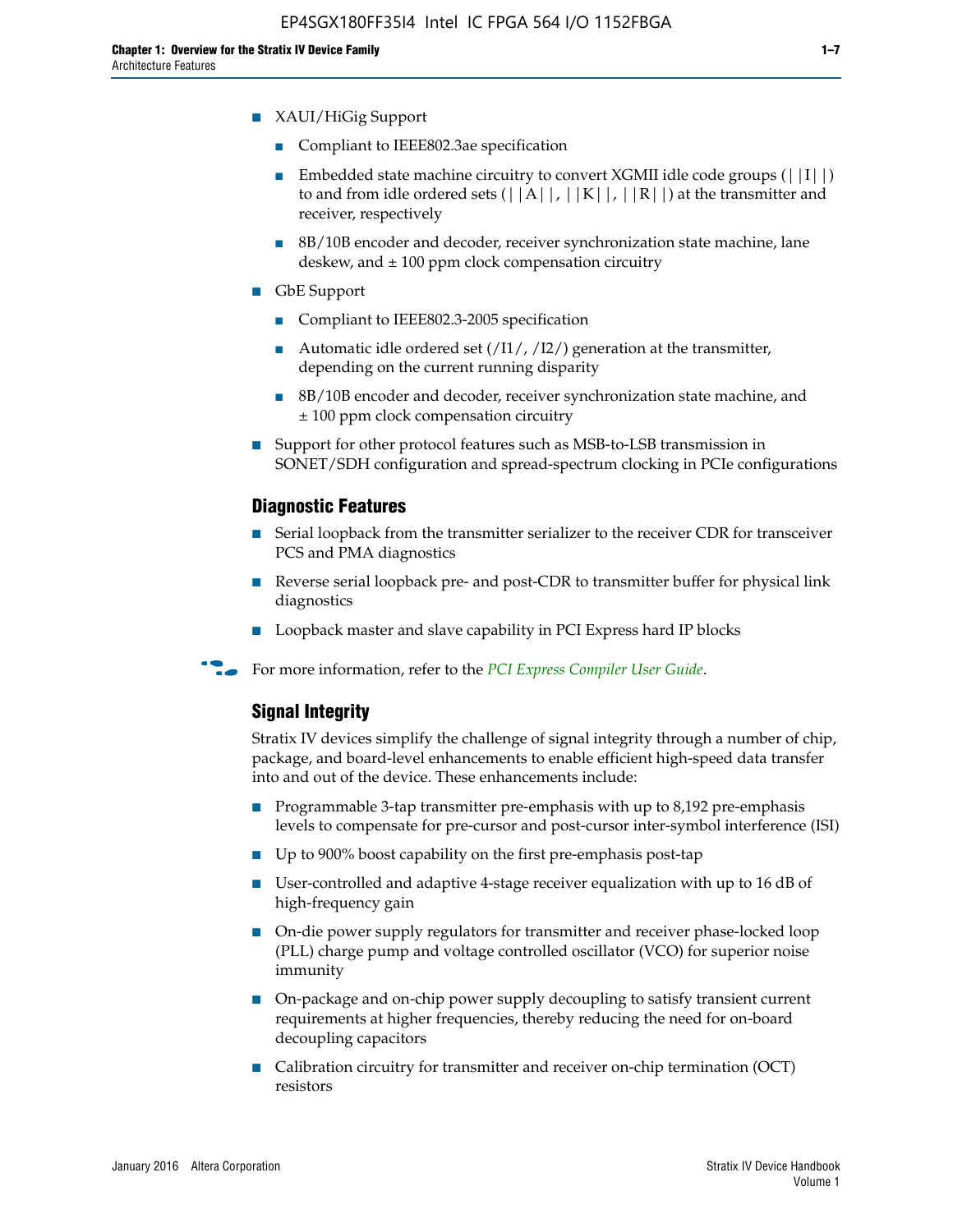# **FPGA Fabric and I/O Features**

The following sections describe the Stratix IV FPGA fabric and I/O features.

### **Device Core Features**

- Up to 531,200 LEs in Stratix IV GX and GT devices and up to 813,050 LEs in Stratix IV E devices, efficiently packed in unique and innovative adaptive logic modules (ALMs)
- Ten ALMs per logic array block (LAB) deliver faster performance, improved logic utilization, and optimized routing
- Programmable power technology, including a variety of process, circuit, and architecture optimizations and innovations
- Programmable power technology available to select power-driven compilation options for reduced static power consumption

#### **Embedded Memory**

- TriMatrix embedded memory architecture provides three different memory block sizes to efficiently address the needs of diversified FPGA designs:
	- 640-bit MLAB
	- 9-Kb M9K
	- 144-Kb M144K
- Up to 33,294 Kb of embedded memory operating at up to 600 MHz
- Each memory block is independently configurable to be a single- or dual-port RAM, FIFO, ROM, or shift register

# **Digital Signal Processing (DSP) Blocks**

- Flexible DSP blocks configurable as  $9 \times 9$ -bit,  $12 \times 12$ -bit,  $18 \times 18$ -bit, and  $36 \times 36$ -bit full-precision multipliers at up to 600 MHz with rounding and saturation capabilities
- Faster operation due to fully pipelined architecture and built-in addition, subtraction, and accumulation units to combine multiplication results
- Optimally designed to support advanced features such as adaptive filtering, barrel shifters, and finite and infinite impulse response (FIR and IIR) filters

#### **Clock Networks**

- Up to 16 global clocks and 88 regional clocks optimally routed to meet the maximum performance of 800 MHz
- Up to 112 and 132 periphery clocks in Stratix IV GX and Stratix IV E devices, respectively
- Up to 66 (16 GCLK + 22 RCLK + 28 PCLK) clock networks per device quadrant in Stratix IV GX and Stratix IV GT devices
- Up to 71 (16 GCLK + 22 RCLK + 33 PCLK) clock networks per device quadrant in Stratix IV E devices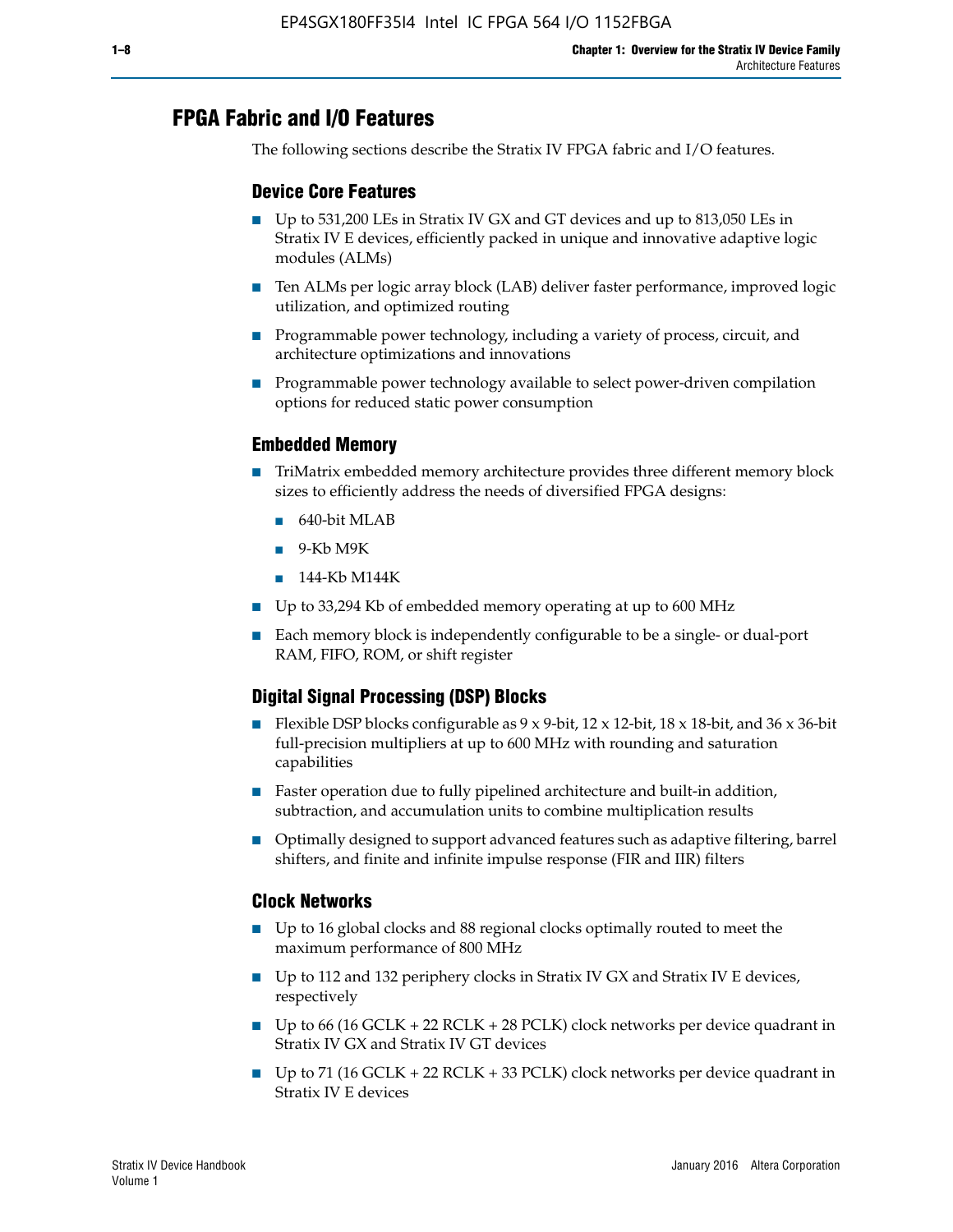# **PLLs**

- Three to 12 PLLs per device supporting spread-spectrum input tracking, programmable bandwidth, clock switchover, dynamic reconfiguration, and delay compensation
- On-chip PLL power supply regulators to minimize noise coupling

#### **I/O Features**

- Sixteen to 24 modular I/O banks per device with 24 to 48 I/Os per bank designed and packaged for optimal simultaneous switching noise (SSN) performance and migration capability
- Support for a wide range of industry I/O standards, including single-ended (LVTTL/CMOS/PCI/PCIX), differential (LVDS/mini-LVDS/RSDS), voltage-referenced single-ended and differential (SSTL/HSTL Class I/II) I/O standards
- **O**n-chip series  $(R_S)$  and on-chip parallel  $(R_T)$  termination with auto-calibration for single-ended I/Os and on-chip differential  $(R_D)$  termination for differential I/Os
- Programmable output drive strength, slew rate control, bus hold, and weak pull-up capability for single-ended I/Os
- User I/O:GND: $V_{CC}$  ratio of 8:1:1 to reduce loop inductance in the package—PCB interface
- **■** Programmable transmitter differential output voltage ( $V_{OD}$ ) and pre-emphasis for high-speed LVDS I/O

#### **High-Speed Differential I/O with DPA and Soft-CDR**

- Dedicated circuitry on the left and right sides of the device to support differential links at data rates from 150 Mbps to 1.6 Gbps
- Up to 98 differential SERDES in Stratix IV GX devices, up to 132 differential SERDES in Stratix IV E devices, and up to 47 differential SERDES in Stratix IV GT devices
- DPA circuitry at the receiver automatically compensates for channel-to-channel and channel-to-clock skew in source synchronous interfaces
- Soft-CDR circuitry at the receiver allows implementation of asynchronous serial interfaces with embedded clocks at up to 1.6 Gbps data rate (SGMII and GbE)

#### **External Memory Interfaces**

- Support for existing and emerging memory interface standards such as DDR SDRAM, DDR2 SDRAM, DDR3 SDRAM, QDRII SRAM, QDRII+ SRAM, and RLDRAM II
- DDR3 up to 1,067 Mbps/533 MHz
- Programmable DQ group widths of 4 to 36 bits (includes parity bits)
- Dynamic OCT, trace mismatch compensation, read-write leveling, and half-rate register capabilities provide a robust external memory interface solution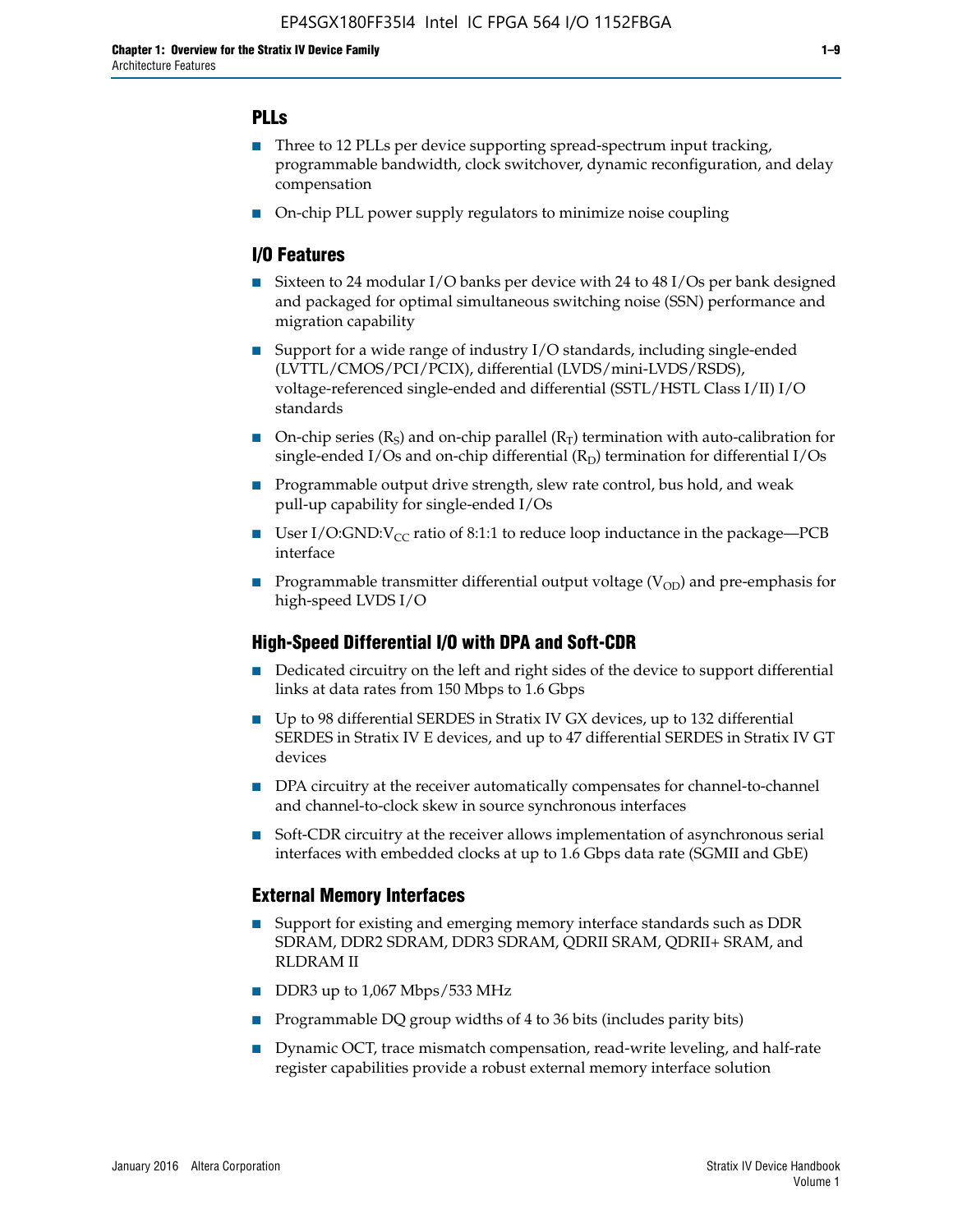### **System Integration**

- All Stratix IV devices support hot socketing
- Four configuration modes:
	- Passive Serial (PS)
	- Fast Passive Parallel (FPP)
	- Fast Active Serial (FAS)
	- JTAG configuration
- Ability to perform remote system upgrades
- 256-bit advanced encryption standard (AES) encryption of configuration bits protects your design against copying, reverse engineering, and tampering
- Built-in soft error detection for configuration RAM cells
- For more information about how to connect the PLL, external memory interfaces,  $I/O$ , high-speed differential I/O, power, and the JTAG pins to PCB, refer to the *[Stratix IV GX and Stratix IV E Device Family Pin Connection Guidelines](http://www.altera.com/literature/dp/stratix4/PCG-01005.pdf)* and the *[Stratix IV GT Device Family Pin Connection Guidelines](http://www.altera.com/literature/dp/stratix4/PCG-01006.pdf)*.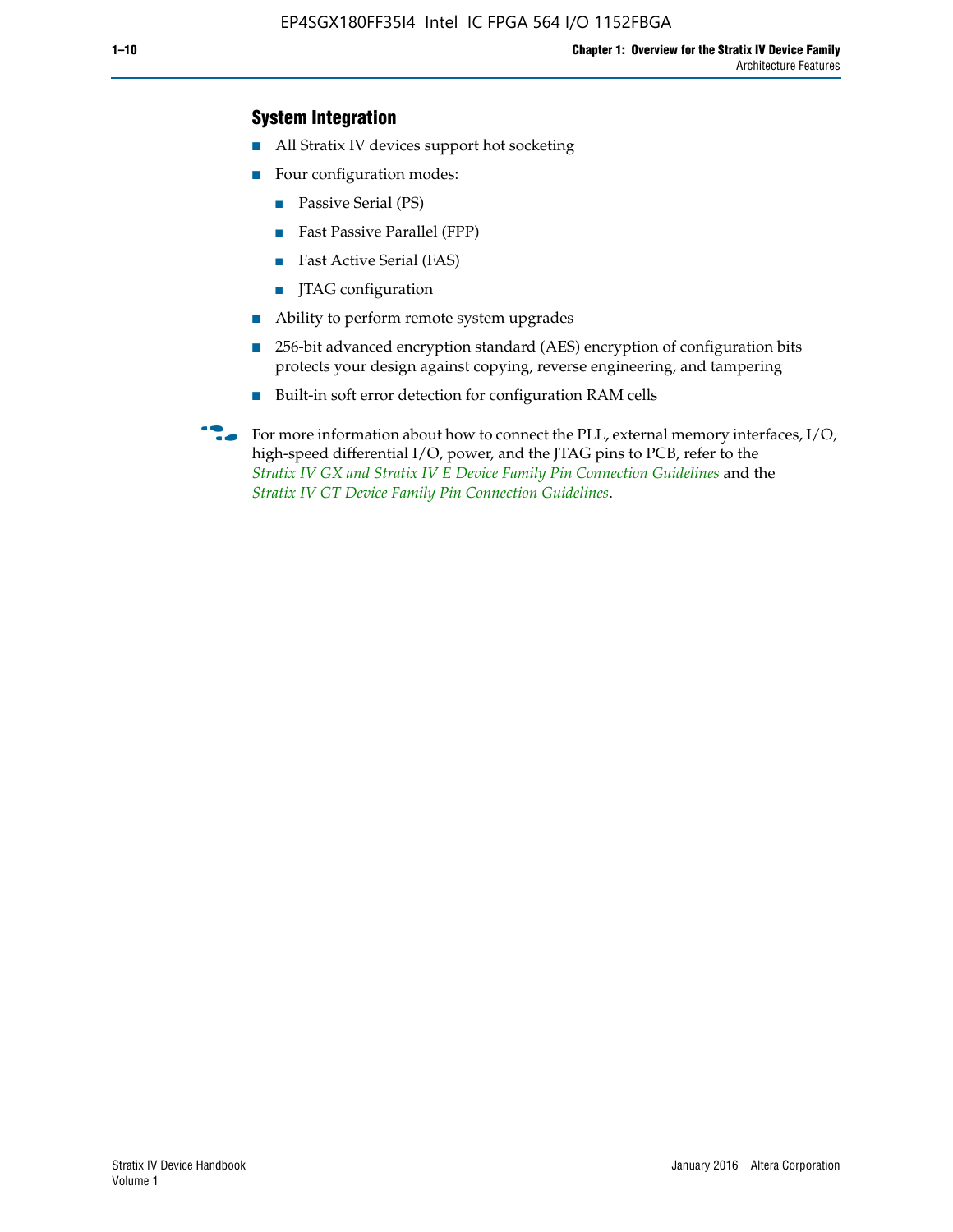#### Table 1–1 lists the Stratix IV GX device features.

# **Table 1–1. Stratix IV GX Device Features (Part 1 of 2)**

| <b>Feature</b>                                                 | EP4SGX70                 |                          |                                  | <b>EP4SGX110</b>  |                                 |                                | <b>EP4SGX180</b>                |                |       |                          | <b>EP4SGX230</b>         |                |                |                                  |                 | <b>EP4SGX290</b> |       |       |       |                                   |                               |                | <b>EP4SGX360</b> |       |       |         | <b>EP4SGX530</b> |
|----------------------------------------------------------------|--------------------------|--------------------------|----------------------------------|-------------------|---------------------------------|--------------------------------|---------------------------------|----------------|-------|--------------------------|--------------------------|----------------|----------------|----------------------------------|-----------------|------------------|-------|-------|-------|-----------------------------------|-------------------------------|----------------|------------------|-------|-------|---------|------------------|
| <b>Package</b><br><b>Option</b>                                | F780                     | F1152                    | F780                             | F1152             |                                 | F780                           | F1152                           |                | F1517 | F780                     | F1152                    |                | F1517          | F780                             | F1152           |                  | F1517 | F1760 | F1932 | F780                              | F1152                         |                | F1517            | F1760 | F1932 | F1760   | F1932            |
| <b>ALMs</b>                                                    | 29,040                   |                          |                                  | 42,240            |                                 |                                | 70,300                          |                |       |                          | 91,200                   |                |                |                                  |                 | 116,480          |       |       |       |                                   |                               |                | 141,440          |       |       | 212,480 |                  |
| LEs                                                            | 72,600                   |                          |                                  | 105,600           |                                 |                                | 175,750                         |                |       |                          | 228,000                  |                |                |                                  |                 | 291,200          |       |       |       |                                   |                               |                | 353,600          |       |       | 531,200 |                  |
| 0.6 Gbps-<br>8.5 Gbps<br>Transceivers<br>$(PMA + PCs)$<br>(1)  | $\overline{\phantom{0}}$ | 16                       | $\overbrace{\phantom{12322111}}$ | $\hspace{0.05cm}$ | 16                              | $\qquad \qquad \longleftarrow$ | $\hspace{0.1mm}-\hspace{0.1mm}$ | 16             | 24    |                          | $\overline{\phantom{m}}$ | 16             | 24             | $\hspace{0.1mm}-\hspace{0.1mm}$  | $\qquad \qquad$ | 16               | 24    | 24    | 32    | $\hspace{0.1mm}-\hspace{0.1mm}$   | $\overbrace{\phantom{aaaaa}}$ | 16             | 24               | 24    | 32    | 24      | 32               |
| 0.6 Gbps-<br>6.5 Gbps<br>Transceivers<br>$(PMA + PCs)$<br>(1)  | 8                        | $\overline{\phantom{0}}$ | 8                                | 16                | $\hspace{0.1mm}-\hspace{0.1mm}$ | 8                              | 16                              | —              | —     | 8                        | 16                       | —              |                | 16                               | 16              |                  |       |       | --    | 16                                | 16                            | —              |                  | --    |       |         |                  |
| PMA-only<br>CMU<br>Channels<br>$(0.6$ Gbps-<br>6.5 Gbps)       |                          | 8                        |                                  | __                | 8                               |                                |                                 | 8              | 12    | $\overline{\phantom{m}}$ |                          | 8              | 12             | $\hspace{0.1mm}-\hspace{0.1mm}$  |                 | 8                | 12    | 12    | 16    | $\hspace{0.05cm}$                 |                               | 8              | 12               | 12    | 16    | 12      | 16               |
| <b>PCI Express</b><br>hard IP<br><b>Blocks</b>                 | 1                        | $\overline{2}$           | $\overline{1}$                   | $\overline{2}$    |                                 | $\overline{1}$                 |                                 | $\overline{2}$ |       | $\mathbf{1}$             |                          | $\overline{c}$ |                |                                  |                 | $\overline{c}$   |       |       | 4     |                                   |                               | $\overline{2}$ |                  |       | 4     | 4       |                  |
| High-Speed<br><b>LVDS</b><br>SERDES (up<br>to 1.6 Gbps)<br>(4) | 28                       | 56                       | 28                               | 28                | 56                              | 28                             | 44                              |                | 88    | 28                       | 44                       |                | 88             | $\overbrace{\phantom{12322111}}$ | 44              |                  | 88    | 88    | 98    | $\overline{\phantom{0}}$          | 44                            |                | 88               | 88    | 98    | 88      | 98               |
| SPI-4.2 Links                                                  | $\mathbf{1}$             |                          |                                  | 1                 |                                 | 1                              | $\overline{c}$                  |                | 4     | 1                        | $\overline{2}$           |                | $\overline{4}$ | —                                | $\overline{c}$  |                  |       | 4     |       | $\overbrace{\phantom{123221111}}$ | $\overline{2}$                |                |                  | 4     |       |         | 4                |

Architecture Features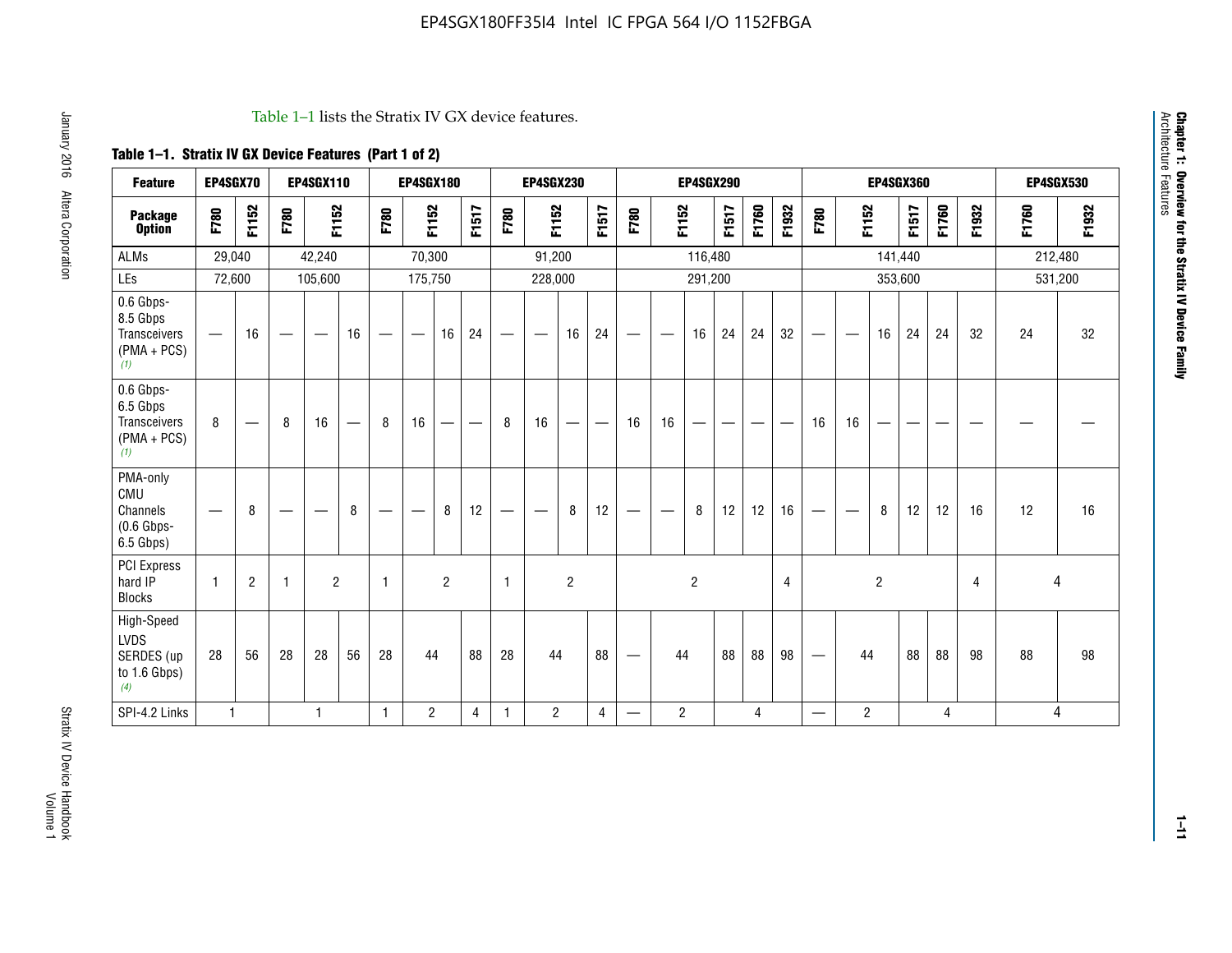**Table 1–1. Stratix IV GX Device Features (Part 2 of 2)**

| <b>Feature</b>                                       | EP4SGX70                |                        |                             | <b>EP4SGX110</b>            |                      |                             | <b>EP4SGX180</b>          |                                              |                        |                             | <b>EP4SGX230</b>            |                        |                      |                             |                             | EP4SGX290              |                      |                        |                        |                             |                             |                        | <b>EP4SGX360</b>     |                        |                        | <b>EP4SGX530</b>  |                   |
|------------------------------------------------------|-------------------------|------------------------|-----------------------------|-----------------------------|----------------------|-----------------------------|---------------------------|----------------------------------------------|------------------------|-----------------------------|-----------------------------|------------------------|----------------------|-----------------------------|-----------------------------|------------------------|----------------------|------------------------|------------------------|-----------------------------|-----------------------------|------------------------|----------------------|------------------------|------------------------|-------------------|-------------------|
| <b>Package</b><br><b>Option</b>                      | F780                    | F1152                  | F780                        | F1152                       |                      | F780                        | F1152                     |                                              | F1517                  | F780                        | F1152                       |                        | F1517                | F780                        | F1152                       |                        | F1517                | F1760                  | F1932                  | F780                        | F1152                       |                        | F1517                | F1760                  | F1932                  | F1760             | F1932             |
| M9K Blocks<br>(256x)<br>36 bits)                     | 462                     |                        |                             | 660                         |                      |                             | 950                       |                                              |                        |                             | 1,235                       |                        |                      |                             |                             | 936                    |                      |                        |                        |                             |                             | 1,248                  |                      |                        |                        | 1,280             |                   |
| M144K<br>Blocks<br>(2048 x<br>72 bits)               | 16                      |                        |                             | 16                          |                      |                             | 20                        |                                              |                        |                             | 22                          |                        |                      |                             |                             | 36                     |                      |                        |                        |                             |                             | 48                     |                      |                        |                        | 64                |                   |
| <b>Total Memory</b><br>(MLAB+M9K<br>+M144K) Kb       | 7,370                   |                        |                             | 9,564                       |                      |                             | 13,627                    |                                              |                        |                             | 17,133                      |                        |                      |                             |                             | 17,248                 |                      |                        |                        |                             |                             | 22,564                 |                      |                        |                        | 27,376            |                   |
| Embedded<br><b>Multipliers</b><br>$18 \times 18$ (2) | 384                     |                        |                             | 512                         |                      |                             | 920                       |                                              |                        |                             | 1,288                       |                        |                      |                             |                             | 832                    |                      |                        |                        |                             |                             | 1,040                  |                      |                        | 1,02<br>4              | 1,024             |                   |
| PLLs                                                 | 3                       | 4                      | 3                           | 4                           |                      | 3                           | 6                         |                                              | 8                      | 3                           | 6                           |                        | 8                    | 4                           | 6                           |                        | 8                    | 12                     | 12                     | 4                           | 6                           |                        | 8                    | 12                     | 12                     | 12                | 12                |
| User I/Os $(3)$                                      | 372                     | 488                    | 372                         | 372                         | 48<br>8              | 372                         | 56<br>4                   | 56<br>4                                      | 74<br>$\overline{4}$   | 372                         | 564                         | 56<br>4                | 74<br>$\overline{4}$ | 289                         | 564                         | 56<br>4                | 74<br>4              | 88<br>0                | 92<br>$\mathbf 0$      | 289                         | 564                         | 56<br>4                | 74<br>4              | 88<br>0                | 920                    | 880               | 920               |
| Speed Grade<br>(fastest to<br>slowest) (5)           | $-2x,$<br>$-3,$<br>$-4$ | $-2,$<br>$-3,$<br>$-4$ | $-2\times$<br>$-3,$<br>$-4$ | $-2\times$<br>$-3,$<br>$-4$ | $-2,$<br>-3,<br>$-4$ | $-2\times$<br>$-3,$<br>$-4$ | $-2$<br>×,<br>$-3,$<br>-4 | $-2$<br>$\,$<br>$-3$<br>$\mathbf{r}$<br>$-4$ | $-2,$<br>$-3,$<br>$-4$ | $-2\times$<br>$-3,$<br>$-4$ | $-2\times$<br>$-3,$<br>$-4$ | $-2,$<br>$-3,$<br>$-4$ | $-2,$<br>-3,<br>$-4$ | $-2\times$<br>$-3,$<br>$-4$ | $-2\times$<br>$-3,$<br>$-4$ | $-2,$<br>$-3,$<br>$-4$ | $-2,$<br>-3,<br>$-4$ | $-2,$<br>$-3,$<br>$-4$ | $-2,$<br>$-3,$<br>$-4$ | $-2\times$<br>$-3,$<br>$-4$ | $-2\times$<br>$-3,$<br>$-4$ | $-2,$<br>$-3,$<br>$-4$ | $-2,$<br>-3,<br>$-4$ | $-2,$<br>$-3,$<br>$-4$ | $-2,$<br>$-3,$<br>$-4$ | $-2, -3,$<br>$-4$ | $-2, -3,$<br>$-4$ |

#### **Notes to Table 1–1:**

(1) The total number of transceivers is divided equally between the left and right side of each device, except for the devices in the F780 package. These devices have eight transceiver channels located only on the right side of the device.

- (2) Four multiplier adder mode.
- (3) The user I/Os count from pin-out files includes all general purpose I/O, dedicated clock pins, and dual purpose configuration pins. Transceiver pins and dedicated configuration pins are not included in the pin count.
- (4) Total pairs of high-speed LVDS SERDES take the lowest channel count of  $R_X/T_X$ .
- (5) The difference between the Stratix IV GX devices in the –2 and –2x speed grades is the number of available transceiver channels. The –2 device allows you to use the transceiver CMU blocks as transceiver channels. The –2x device does NOT allow you to use the CMU blocks as transceiver channels. In addition to the reduction of available transceiver channels in the Stratix IV GX –2x device, the data rates in the –2x device are limited to 6.5 Gbps.

January 2016 Altera Corporation

Altera Corporation

January 2016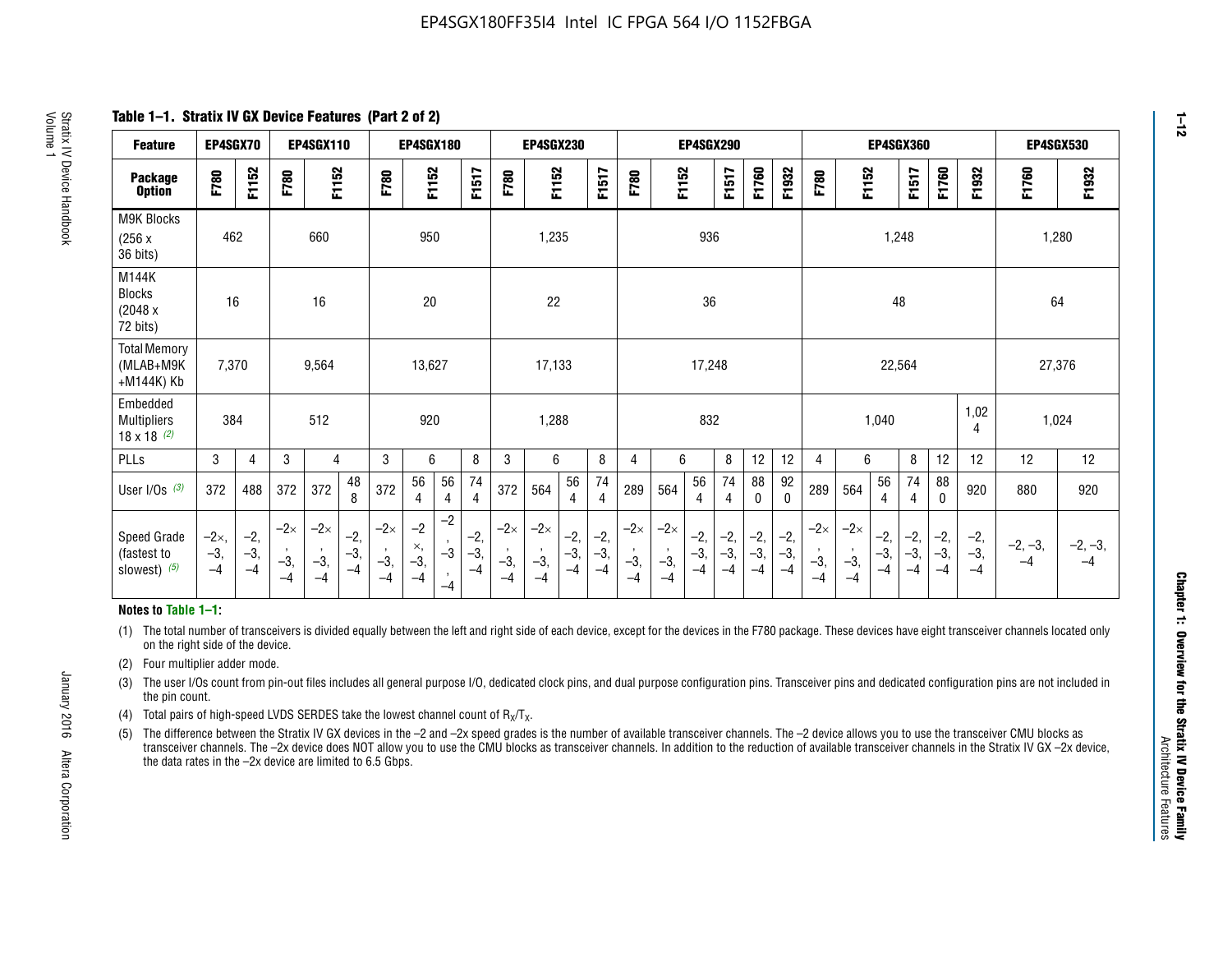Table 1–2 lists the Stratix IV GX device package options.

#### **Table 1–2. Stratix IV GX Device Package Options** *(1)***,** *(2)*

| <b>Device</b> |                  | <b>F780</b><br>(29 mm x 29 mm) $(6)$ | F1152<br>$(35 \, \text{mm} \times 35 \, \text{mm})$<br>(6) |             | <b>F1152</b><br>$(35 \text{ mm} \times 35 \text{ mm})$ $(5)$ , $(7)$ | F1517<br>(40 mm x 40 mm)<br>$(5)$ $(7)$ | <b>F1760</b><br>$(42.5 \text{ mm} \times 42.5 \text{ mm})$<br>M | F1932<br>(45 mm x 45 mm)<br>(7) |
|---------------|------------------|--------------------------------------|------------------------------------------------------------|-------------|----------------------------------------------------------------------|-----------------------------------------|-----------------------------------------------------------------|---------------------------------|
| EP4SGX70      | <b>DF29</b>      |                                      |                                                            | <b>HF35</b> |                                                                      |                                         |                                                                 |                                 |
| EP4SGX110     | DF <sub>29</sub> |                                      | FF35                                                       | <b>HF35</b> |                                                                      |                                         |                                                                 |                                 |
| EP4SGX180     | DF29             |                                      | FF35                                                       |             | <b>HF35</b>                                                          | KF40                                    |                                                                 |                                 |
| EP4SGX230     | DF <sub>29</sub> |                                      | FF35                                                       |             | <b>HF35</b>                                                          | KF40                                    |                                                                 |                                 |
| EP4SGX290     |                  | FH29 $(3)$                           | FF35                                                       |             | <b>HF35</b>                                                          | KF40                                    | KF43                                                            | <b>NF45</b>                     |
| EP4SGX360     |                  | FH29 $(3)$                           | FF35                                                       |             | <b>HF35</b>                                                          | KF40                                    | KF43                                                            | <b>NF45</b>                     |
| EP4SGX530     |                  |                                      |                                                            |             | HH35 (4)                                                             | KH40 (4)                                | KF43                                                            | <b>NF45</b>                     |

#### **Notes to Table 1–2:**

(1) Device packages in the same column and marked under the same arrow sign have vertical migration capability.

(2) Use the Pin Migration Viewer in the Pin Planner to verify the pin migration compatibility when migrating devices. For more information, refer to *[I/O Management](http://www.altera.com/literature/hb/qts/qts_qii52013.pdf)* in the *Quartus II Handbook, Volume 2*.

(3) The 780-pin EP4SGX290 and EP4SGX360 devices are available only in 33 mm x 33 mm Hybrid flip chip package.

(4) The 1152-pin and 1517-pin EP4SGX530 devices are available only in 42.5 mm x 42.5 mm Hybrid flip chip packages.

(5) When migrating between hybrid and flip chip packages, there is an additional keep-out area. For more information, refer to the *[Package Information Datasheet for Altera Devices](http://www.altera.com/literature/ds/dspkg.pdf)*.

(6) Devices listed in this column are available in –2x, –3, and –4 speed grades. These devices do not have on-package decoupling capacitors.

(7) Devices listed in this column are available in –2, –3, and –4 speed grades. These devices have on-package decoupling capacitors. For more information about on-package decoupling capacitor value in each device, refer to Table 1–3.

 $\mathbb{L}$ s On-package decoupling reduces the need for on-board or PCB decoupling capacitors by satisfying the transient current requirements at higher frequencies. The *[Power Delivery Network](http://www.altera.com/literature/ug/pdn_tool_stxiv.zip)* design tool for Stratix IV devices accounts for the on-package decoupling and reflects the reduced requirements for PCB decoupling capacitors.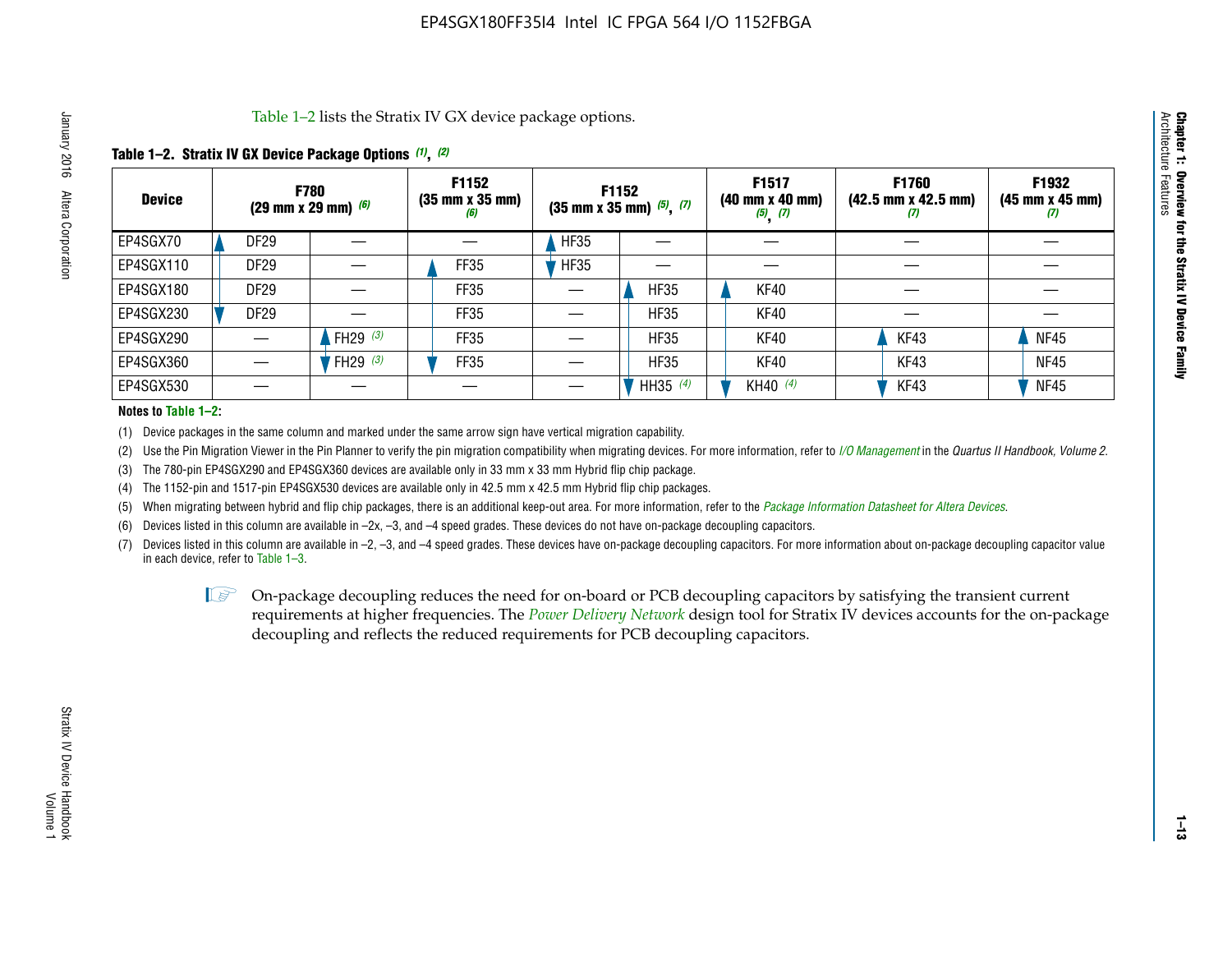|  |  | Table 1-3. Stratix IV GX Device On-Package Decoupling Information (1) |  |  |
|--|--|-----------------------------------------------------------------------|--|--|
|--|--|-----------------------------------------------------------------------|--|--|

| <b>Ordering Information</b> |                     | <b>V<sub>cc</sub></b>               | V <sub>ccio</sub>    | V <sub>CCL GXB</sub>         | V <sub>CCA_L/R</sub> | V <sub>CCT</sub> and V <sub>CCR</sub> (Shared)   |
|-----------------------------|---------------------|-------------------------------------|----------------------|------------------------------|----------------------|--------------------------------------------------|
| EP4SGX70                    | <b>HF35</b>         | $2\times1$ uF + $2\times470$ nF     | 10nF per bank $(2)$  | 100nF per transceiver block  | 100 <sub>n</sub> F   | $1 \times 470$ nF + $1 \times 47$ nF per side    |
| EP4SGX110                   | <b>HF35</b>         | $2\times1$ uF + $2\times470$ nF     | 10nF per bank $(2)$  | 100nF per transceiver block  | 100 <sub>n</sub> F   | $1\times470$ nF + $1\times47$ nF per side        |
| EP4SGX180                   | <b>HF35</b><br>KF40 | $2\times1$ uF + $2\times470$ nF     | 10nF per bank $(2)$  | 100nF per transceiver block  | 100 <sub>n</sub> F   | $1 \times 470$ nF + $1 \times 47$ nF per side    |
| EP4SGX230                   | <b>HF35</b><br>KF40 | $2 \times 1$ uF + $2 \times 470$ nF | 10 nF per bank $(2)$ | 100 nF per transceiver block | 100 nF               | $1 \times 470$ nF + $1 \times 47$ nF<br>per side |
|                             | <b>HF35</b><br>KF40 |                                     |                      |                              |                      | $1 \times 470$ nF + $1 \times 47$ nF             |
| EP4SGX290                   | KF43<br><b>NF45</b> | $4 \times 1$ uF + $4 \times 470$ nF | 10 nF per bank $(2)$ | 100 nF per transceiver block | 100nF                | per side                                         |
|                             | <b>HF35</b><br>KF40 |                                     |                      |                              |                      | $1 \times 470$ nF + $1 \times 47$ nF             |
| EP4SGX360                   | KF43<br><b>NF45</b> | $4 \times 1$ uF + $4 \times 470$ nF | 10 nF per bank $(2)$ | 100 nF per transceiver block | 100 nF               | per side                                         |
|                             | <b>HH35</b>         |                                     |                      |                              |                      |                                                  |
| EP4SGX530                   | <b>KH40</b><br>KF43 | $4 \times 1$ uF + $4 \times 470$ nF | 10 nF per bank $(2)$ | 100 nF per transceiver block | 100 nF               | $1 \times 470$ nF + $1 \times 47$ nF<br>per side |
|                             | <b>NF45</b>         |                                     |                      |                              |                      |                                                  |

**Notes to Table 1–3:**

(1) Table 1-3 refers to production devices on-package decoupling. For more information about decoupling design of engineering sample (ES) devices, contact [Altera Technical Support](http://mysupport.altera.com/eservice/login.asp).

(2) For I/O banks  $3(*)$ ,  $4(*)$ ,  $7(*)$ , and  $8(*)$  only. There is no OPD for I/O bank  $1(*)$ ,  $2(*)$ ,  $5(*)$ , and  $6(*)$ .

**1–14**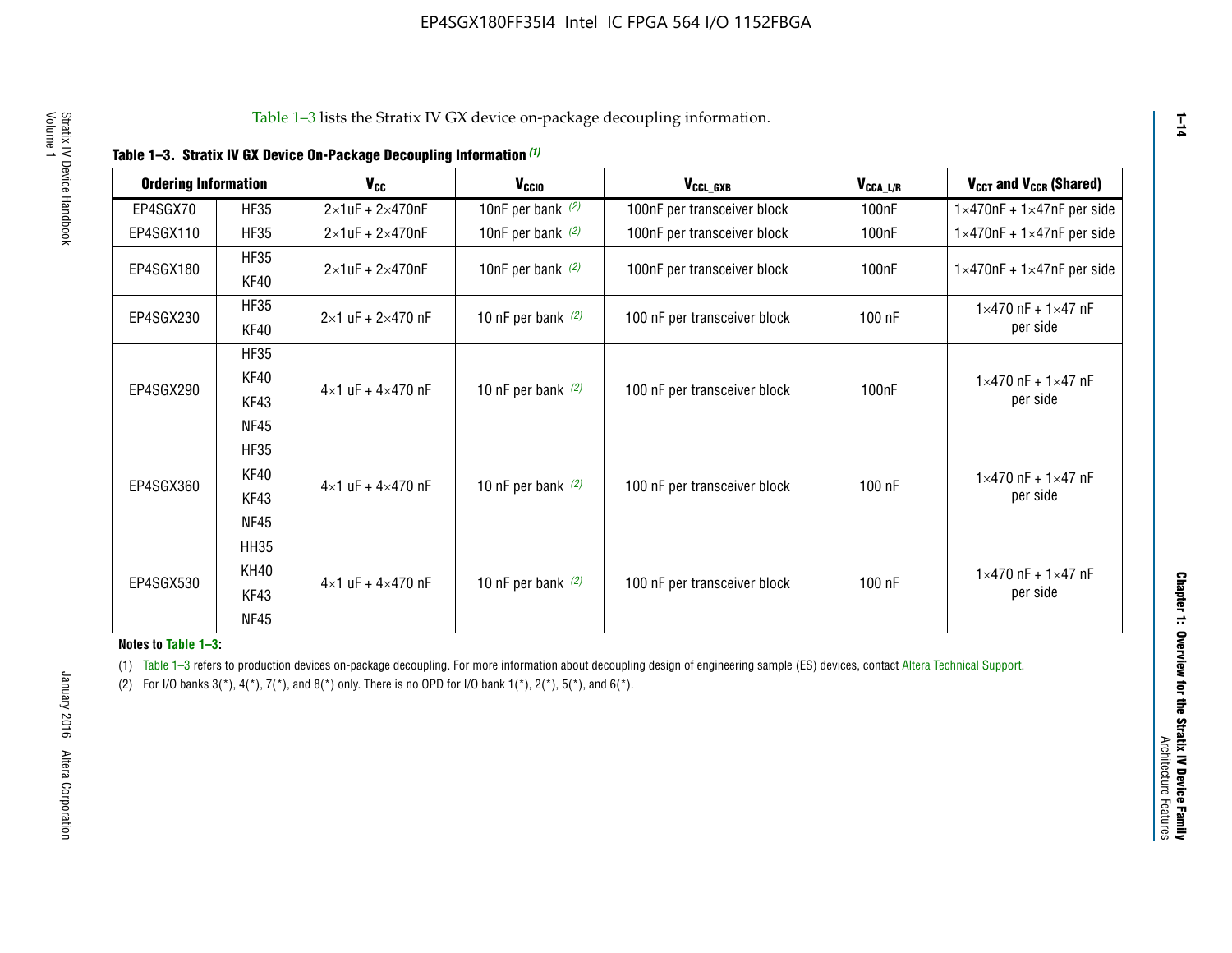#### Table 1–4 lists the Stratix IV E device features.

#### **Table 1–4. Stratix IV E Device Features**

| <b>Feature</b>                                      | <b>EP4SE230</b> |     | <b>EP4SE360</b>           |              | <b>EP4SE530</b> |              |          | <b>EP4SE820</b> |            |  |
|-----------------------------------------------------|-----------------|-----|---------------------------|--------------|-----------------|--------------|----------|-----------------|------------|--|
| Package Pin Count                                   | 780             | 780 | 1152                      | 1152         | 1517            | 1760         | 1152     | 1517            | 1760       |  |
| <b>ALMs</b>                                         | 91,200          |     | 141,440                   |              | 212,480         |              |          | 325,220         |            |  |
| <b>LEs</b>                                          | 228,000         |     | 353,600                   |              | 531,200         |              |          | 813,050         |            |  |
| High-Speed LVDS<br>SERDES (up to<br>1.6 Gbps) $(1)$ | 56              | 56  | 88                        | 88           | 112             | 112          | 88       | 112             | 132        |  |
| SPI-4.2 Links                                       | 3               | 3   | 4                         | 4            |                 | 6            | 4        | 6               | 6          |  |
| <b>M9K Blocks</b><br>(256 x 36 bits)                | 1,235           |     | 1,248                     |              | 1,280           |              |          | 1610            |            |  |
| M144K Blocks<br>(2048 x 72 bits)                    | 22              |     | 48                        |              | 64              |              |          | 60              |            |  |
| <b>Total Memory</b><br>$(MLAB+M9K+$<br>M144K) Kb    | 17,133          |     | 22,564                    |              | 27,376          |              |          | 33,294          |            |  |
| <b>Embedded Multipliers</b><br>$(18 \times 18)$ (2) | 1,288           |     | 1,040                     |              | 1,024           |              |          | 960             |            |  |
| PLLs                                                | 4               | 4   | 8                         | 8            | 12              | 12           | 8        | 12              | 12         |  |
| User I/Os $(3)$                                     | 488             | 488 | 744                       | 744          | 976             | 976          | 744(4)   | 976(4)          | 1120 $(4)$ |  |
| Speed Grade<br>(fastest to slowest)                 | $-2, -3, -4$    |     | $-2, -3, -4$ $-2, -3, -4$ | $-2, -3, -4$ | $-2, -3, -4$    | $-2, -3, -4$ | $-3, -4$ | $-3, -4$        | $-3, -4$   |  |

#### **Notes to Table 1–4:**

(1) The user I/O count from the pin-out files include all general purpose I/Os, dedicated clock pins, and dual purpose configuration pins. Transceiver pins and dedicated configuration pins are not included in the pin count.

(2) Four multiplier adder mode.

(3) Total pairs of high-speed LVDS SERDES take the lowest channel count of  $R_X/T_X$ .

(4) This data is preliminary.

**Chapter 1: Overview for the Stratix IV Device Family**

**Chapter 1: Overview for the Stratix IV Device Family**<br>Architecture Faatures

Architecture Features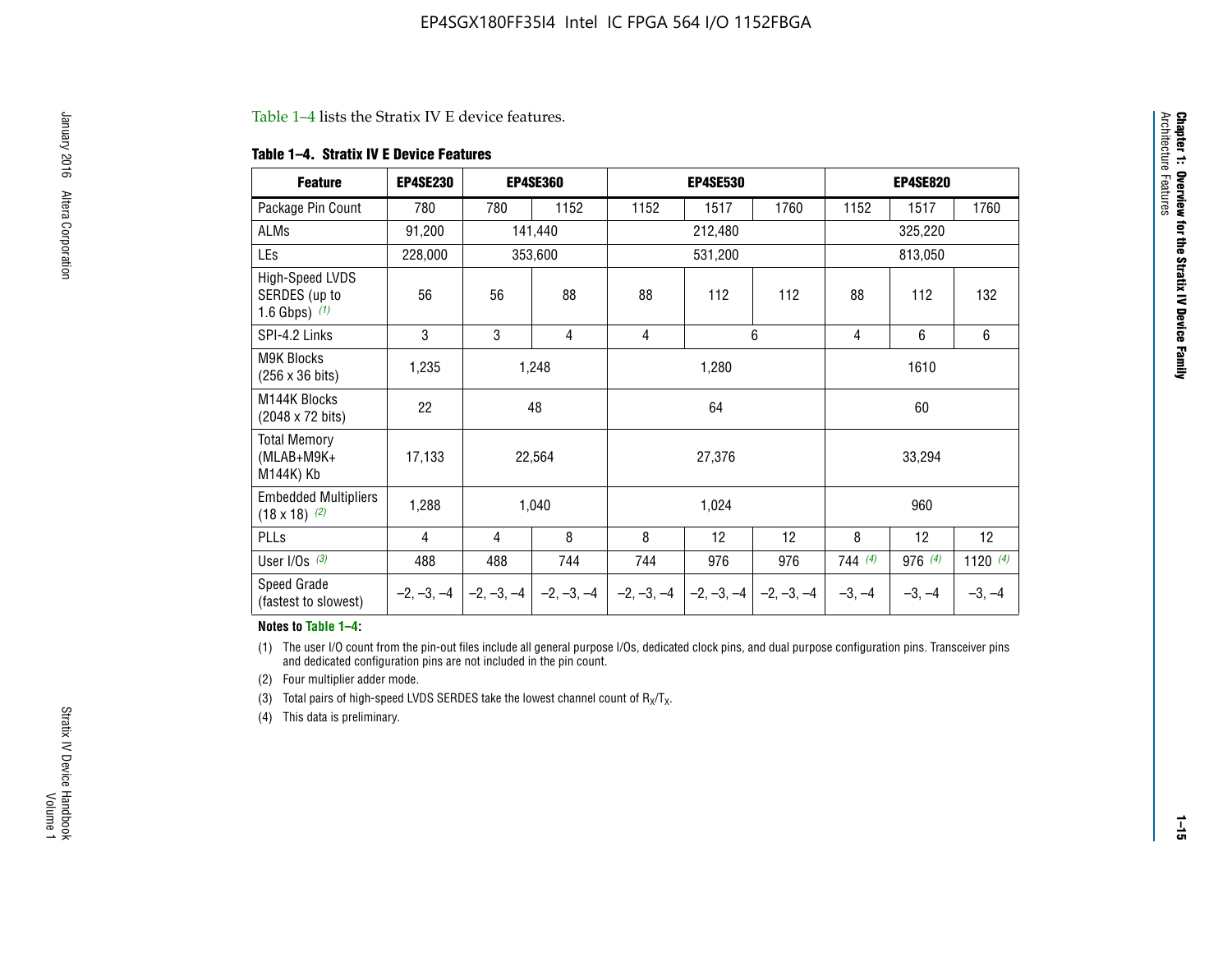Table 1–5 summarizes the Stratix IV E device package options.

| <b>Device</b> | <b>F780</b><br>$(29 \text{ mm} \times 29 \text{ mm})$ $(5)$ , $(6)$ | F1152<br>$(35 \text{ mm} \times 35 \text{ mm})$ $(5)$ , $(7)$ | F <sub>1517</sub><br>$(40 \text{ mm} \times 40 \text{ mm})$ (7) | <b>F1760</b><br>$(42.5$ mm x 42.5 mm) $(7)$ |
|---------------|---------------------------------------------------------------------|---------------------------------------------------------------|-----------------------------------------------------------------|---------------------------------------------|
| EP4SE230      | F29                                                                 |                                                               |                                                                 |                                             |
| EP4SE360      | H <sub>29</sub> $(3)$                                               | F35                                                           |                                                                 |                                             |
| EP4SE530      |                                                                     | H35 $(4)$                                                     | H40 $(4)$                                                       | F43                                         |
| EP4SE820      |                                                                     | H35 $(4)$                                                     | H40 $(4)$                                                       | F43                                         |

**Table 1–5. Stratix IV E Device Package Options** *(1)***,** *(2)*

#### **Notes to Table 1–5:**

(1) Device packages in the same column and marked under the same arrow sign have vertical migration capability.

(2) Use the Pin Migration Viewer in the Pin Planner to verify the pin migration compatibility when migrating devices. For more information, refer to *[I/O Management](http://www.altera.com/literature/hb/qts/qts_qii52013.pdf)* in the *Quartus II Handbook, Volume 2*.

(3) The 780-pin EP4SE360 device is available only in the 33 mm x 33 mm Hybrid flip chip package.

(4) The 1152-pin and 1517-pin for EP4SE530 and EP4SE820 devices are available only in the 42.5 mm x 42.5 mm Hybrid flip chip package.

(5) When migrating between hybrid and flip chip packages, there is an additional keep-out area. For more information, refer to the *[Package](http://www.altera.com/literature/ds/dspkg.pdf)  [Information Datasheet for Altera Devices](http://www.altera.com/literature/ds/dspkg.pdf)*.

(6) Devices listed in this column do not have on-package decoupling capacitors.

(7) Devices listed in this column have on-package decoupling capacitors. For more information about on-package decoupling capacitor value for each device, refer to Table 1–6.

Table 1–6 lists the Stratix IV E on-package decoupling information.

| Table 1–6. Stratix IV E Device On-Package Decoupling Information (1) |  |  |  |  |  |
|----------------------------------------------------------------------|--|--|--|--|--|
|----------------------------------------------------------------------|--|--|--|--|--|

|          | <b>Ordering Information</b> | V <sub>cc</sub>                     | <b>V<sub>CCIO</sub></b> |
|----------|-----------------------------|-------------------------------------|-------------------------|
| EP4SE360 | F <sub>35</sub>             | $4 \times 1$ uF + $4 \times 470$ nF | 10 nF per bank          |
|          | H35                         |                                     |                         |
| EP4SE530 | H40                         | $4\times1$ uF + $4\times470$ nF     | 10 nF per bank          |
|          | F43                         |                                     |                         |
|          | H35                         |                                     |                         |
| EP4SE820 | H40                         | $4\times1$ uF + $4\times470$ nF     | 10 nF per bank          |
|          | F43                         |                                     |                         |

**Note to Table 1–6:**

(1) Table 1–6 refers to production devices on-package decoupling. For more information about decoupling design of engineering sample (ES) devices, contact [Altera Technical Support](http://mysupport.altera.com/eservice/login.asp).

Table 1–7 lists the Stratix IV GT device features.

| <b>Feature</b>                       | <b>EP4S40G2</b> | <b>EP4S40G5</b> | <b>EP4S100G2</b> | <b>EP4S100G3</b> | <b>EP4S100G4</b> | <b>EP4S100G5</b> |         |
|--------------------------------------|-----------------|-----------------|------------------|------------------|------------------|------------------|---------|
| Package Pin Count                    | 1517            | 1517            | 1517             | 1932             | 1932             | 1517             | 1932    |
| <b>ALMs</b>                          | 91,200          | 212,480         | 91,200           | 116,480          | 141,440          |                  | 212.480 |
| LEs                                  | 228,000         | 531,200         | 228,000          | 291,200          | 353,600          |                  | 531,200 |
| <b>Total Transceiver</b><br>Channels | 36              | 36              | 36               | 48               | 48               | 36               | 48      |

**Table 1–7. Stratix IV GT Device Features (Part 1 of 2)**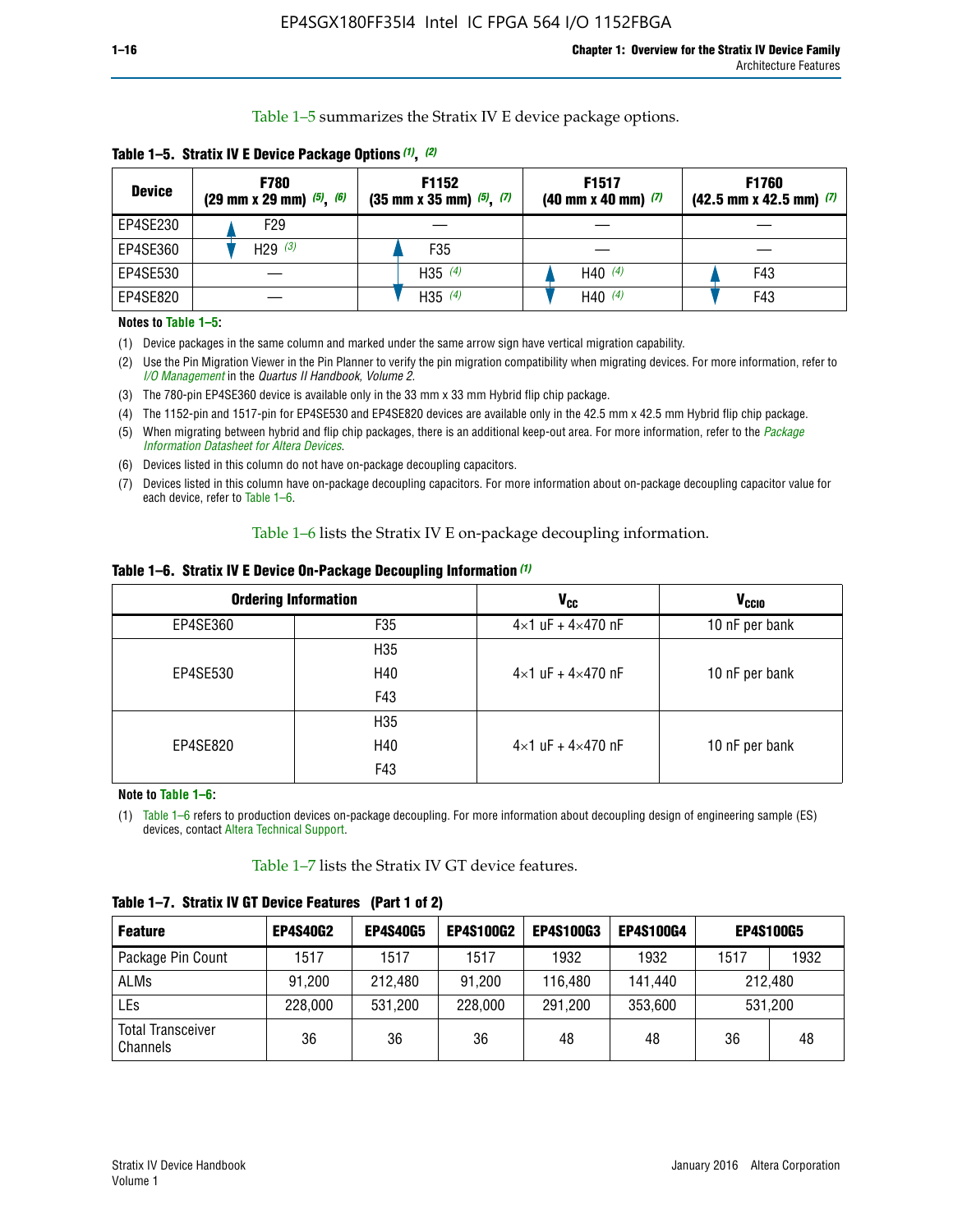#### **Table 1–7. Stratix IV GT Device Features (Part 2 of 2)**

| <b>Feature</b>                                                              | <b>EP4S40G2</b> | <b>EP4S40G5</b> | <b>EP4S100G2</b> | <b>EP4S100G3</b> | <b>EP4S100G4</b> | <b>EP4S100G5</b> |                           |
|-----------------------------------------------------------------------------|-----------------|-----------------|------------------|------------------|------------------|------------------|---------------------------|
| 10G Transceiver<br>Channels<br>(600 Mbps - 11.3 Gbps<br>with PMA + PCS)     | 12              | 12              | 24               | 24               | 24               | 24               | 32                        |
| 8G Transceiver<br>Channels<br>(600 Mbps - 8.5 Gbps<br>with PMA + PCS) $(1)$ | 12              | 12              | $\pmb{0}$        | 8                | 8                | $\mathbf 0$      | 0                         |
| PMA-only CMU<br>Channels<br>(600 Mbps- 6.5 Gbps)                            | 12              | 12              | 12               | 16               | 16               | 12               | 16                        |
| PCIe hard IP Blocks                                                         | $\overline{2}$  | $\overline{2}$  | $\overline{2}$   | $\overline{4}$   | $\overline{4}$   | $\overline{2}$   | $\overline{4}$            |
| <b>High-Speed LVDS</b><br><b>SERDES</b><br>(up to 1.6 Gbps) $(2)$           | 46              | 46              | 46               | 47               | 47               | 46               | 47                        |
| SP1-4.2 Links                                                               | $\overline{2}$  | $\overline{2}$  | $\overline{2}$   | $\overline{2}$   | $\overline{2}$   | $\overline{2}$   | $\overline{2}$            |
| <b>M9K Blocks</b><br>(256 x 36 bits)                                        | 1,235           | 1,280           | 1,235            | 936              | 1,248            |                  | 1,280                     |
| M144K Blocks<br>(2048 x 72 bits)                                            | 22              | 64              | 22               | 36               | 48               |                  | 64                        |
| Total Memory (MLAB +<br>M9K + M144K) Kb                                     | 17,133          | 27,376          | 17,133           | 17,248           | 22,564           |                  | 27,376                    |
| <b>Embedded Multipliers</b><br>$18 \times 18^{(3)}$                         | 1,288           | 1,024           | 1,288            | 832              | 1,024            |                  | 1,024                     |
| PLLs                                                                        | 8               | 8               | 8                | 12               | 12               | 8                | 12                        |
| User I/Os $(4)$ , $(5)$                                                     | 654             | 654             | 654              | 781              | 781              | 654              | 781                       |
| Speed Grade<br>(fastest to slowest)                                         | $-1, -2, -3$    | $-1, -2, -3$    | $-1, -2, -3$     | $-1, -2, -3$     | $-1, -2, -3$     |                  | $-1, -2, -3$ $-1, -2, -3$ |

**Notes to Table 1–7:**

(1) You can configure all 10G transceiver channels as 8G transceiver channels. For example, the EP4S40G2F40 device has twenty-four 8G transceiver channels and the EP4S100G5F45 device has thirty-two 8G transceiver channels.

(2) Total pairs of high-speed LVDS SERDES take the lowest channel count of  $R_X/T_X$ .

(3) Four multiplier adder mode.

(4) The user I/O count from the pin-out files include all general purpose I/Os, dedicated clock pins, and dual purpose configuration pins. Transceiver pins and dedicated configuration pins are not included in the pin count.

(5) This data is preliminary.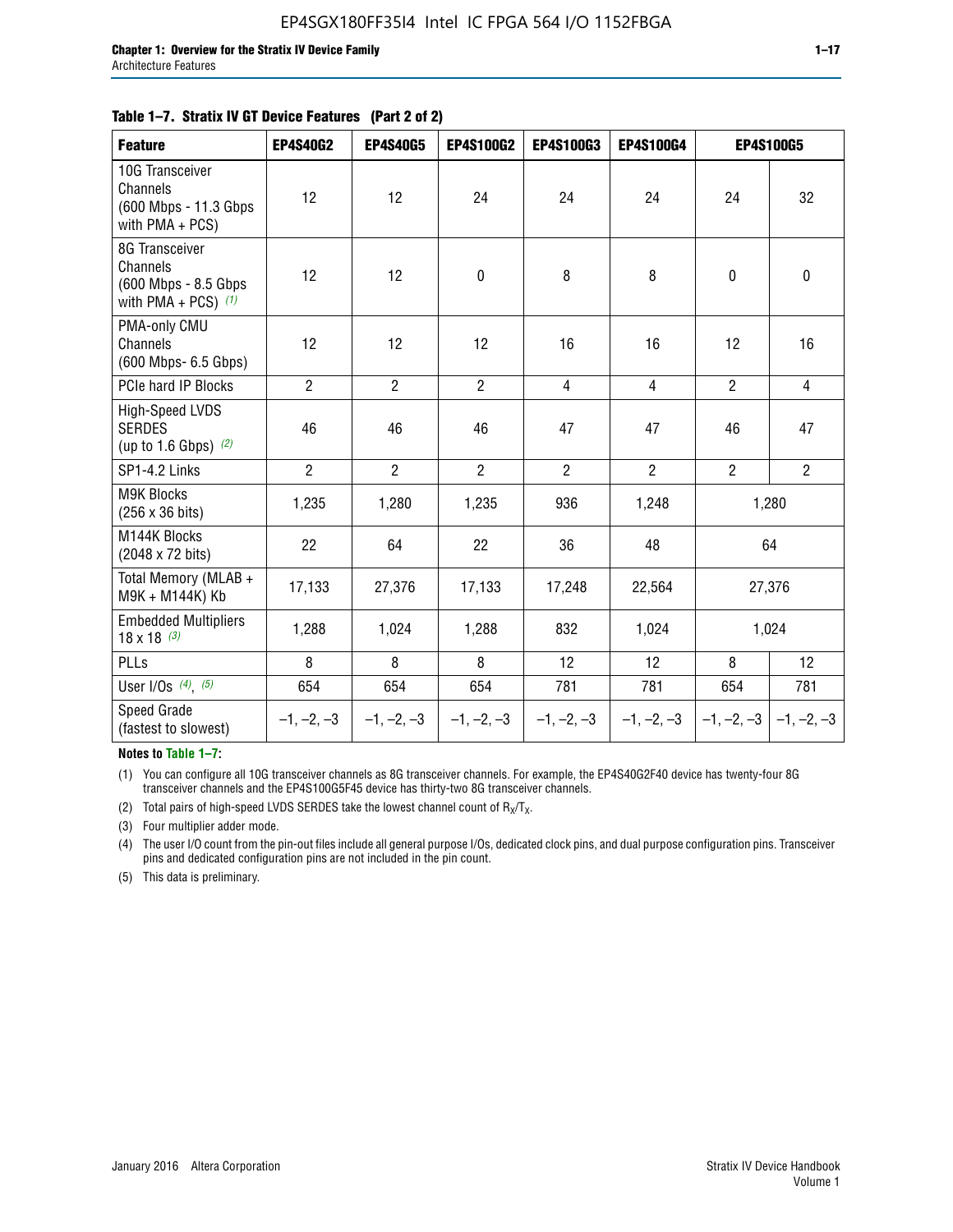Table 1–8 lists the resource counts for the Stratix IV GT devices.

| <b>Device</b>                      | <b>1517 Pin</b><br>$(40 \text{ mm} \times 40 \text{ mm})$ (3) | <b>1932 Pin</b><br>(45 mm x 45 mm) |  |  |
|------------------------------------|---------------------------------------------------------------|------------------------------------|--|--|
| <b>Stratix IV GT 40 G Devices</b>  |                                                               |                                    |  |  |
| EP4S40G2                           | F40                                                           |                                    |  |  |
| EP4S40G5                           | H40 $(4)$ , $(5)$                                             |                                    |  |  |
| <b>Stratix IV GT 100 G Devices</b> |                                                               |                                    |  |  |
| EP4S100G2                          | F40                                                           |                                    |  |  |
| EP4S100G3                          |                                                               | F45                                |  |  |
| EP4S100G4                          |                                                               | F45                                |  |  |
| EP4S100G5                          | H40 $(4)$ , $(5)$                                             | F45                                |  |  |

#### **Notes to Table 1–8:**

(1) This table represents pin compatability; however, it does not include hard IP block placement compatability.

- (2) Devices under the same arrow sign have vertical migration capability.
- (3) When migrating between hybrid and flip chip packages, there is an additional keep-out area. For more information, refer to the *[Altera Device Package Information Data Sheet](http://www.altera.com/literature/ds/dspkg.pdf)*.
- (4) EP4S40G5 and EP4S100G5 devices with 1517 pin-count are only available in 42.5-mm x 42.5-mm Hybrid flip chip packages.
- (5) If you are using the hard IP block, migration is not possible.

Table 1–9 lists the Stratix IV GT on-package decoupling information.

**Table 1–9. Stratix IV GT Device On-Package Decoupling Information** *(1)*

| <b>Ordering</b><br><b>Information</b> | Vcc                                 | <b>V<sub>CCIO</sub></b> | V <sub>CCL GXB</sub>            | V <sub>CCA L/R</sub> | V <sub>CCT L/R</sub> | V <sub>CCR_L/R</sub> |
|---------------------------------------|-------------------------------------|-------------------------|---------------------------------|----------------------|----------------------|----------------------|
| EP4S40G2F40                           | $2 \times 1$ uF + $2 \times 470$ nF | 10 nF per bank $(2)$    | 100 nF per<br>transceiver block | $100$ nF             | $100$ nF             | 100 nF               |
| EP4S100G2F40                          |                                     |                         |                                 |                      |                      |                      |
| EP4S100G3F45                          | $4\times1$ uF + $4\times470$ nF     | 10 nF per bank $(2)$    | 100 nF per<br>transceiver block | $100$ nF             | $100$ nF             | $100$ nF             |
| EP4S100G4F45                          |                                     |                         |                                 |                      |                      |                      |
| EP4S40G5H40                           |                                     |                         |                                 |                      |                      |                      |
| EP4S100G5H40                          |                                     |                         |                                 |                      |                      |                      |
| EP4S100G5F45                          |                                     |                         |                                 |                      |                      |                      |

**Notes to Table 1–9:**

(1) Table 1–9 refers to production devices on-package decoupling. For more information about decoupling design of engineering sample (ES) devices, contact [Altera Technical Support](http://mysupport.altera.com/eservice/login.asp).

(2) For I/O banks  $3(*)$ ,  $4(*)$ ,  $7(*)$ , and  $8(*)$  only. There is no OPD for I/O bank  $1(*)$ ,  $2(*)$ ,  $5(*)$ , and  $6(*)$ .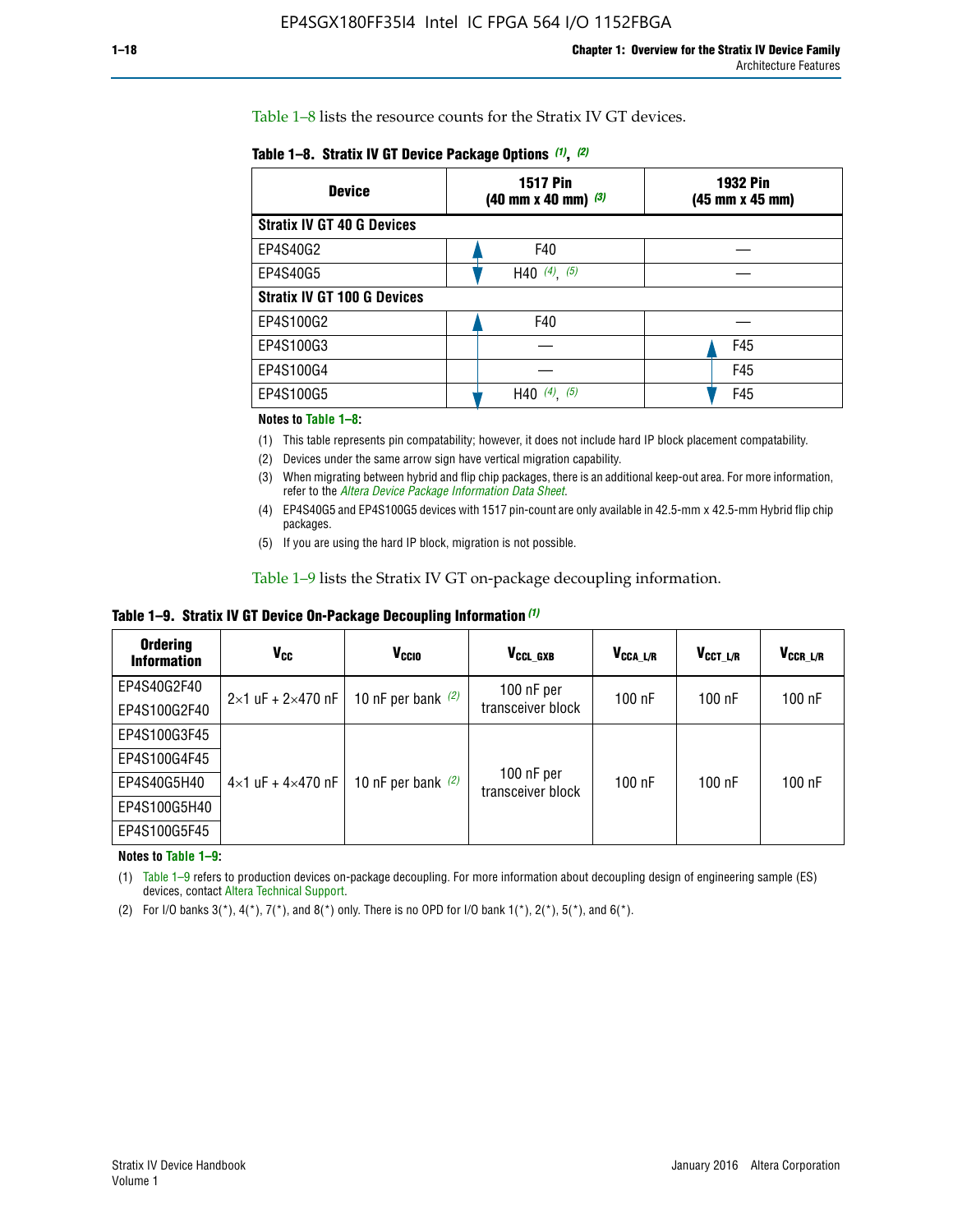# **Integrated Software Platform**

The Quartus II software provides an integrated environment for HDL and schematic design entry, compilation and logic synthesis, full simulation and advanced timing analysis, SignalTap II Logic Analyzer, and device configuration of Stratix IV designs. The Quartus II software provides the MegaWizard<sup> $M$ </sup> Plug-In Manager user interface to generate different functional blocks, such as memory, PLL, and digital signal processing logic. For transceivers, the Quartus II software provides the ALTGX MegaWizard Plug-In Manager interface that guides you through configuration of the transceiver based on your application requirements.

The Stratix IV GX and GT transceivers allow you to implement low-power and reliable high-speed serial interface applications with its fully reconfigurable hardware, optimal signal integrity, and integrated Quartus II software platform.

For more information about the QuarJanuary2016tus II software features, refer to the *[Quartus II Handbook](http://www.altera.com/literature/lit-qts.jsp)*.

# **Ordering Information**

This section describes the Stratix IV E, GT, and GX devices ordering information. Figure 1–4 shows the ordering codes for Stratix IV GX and E devices.



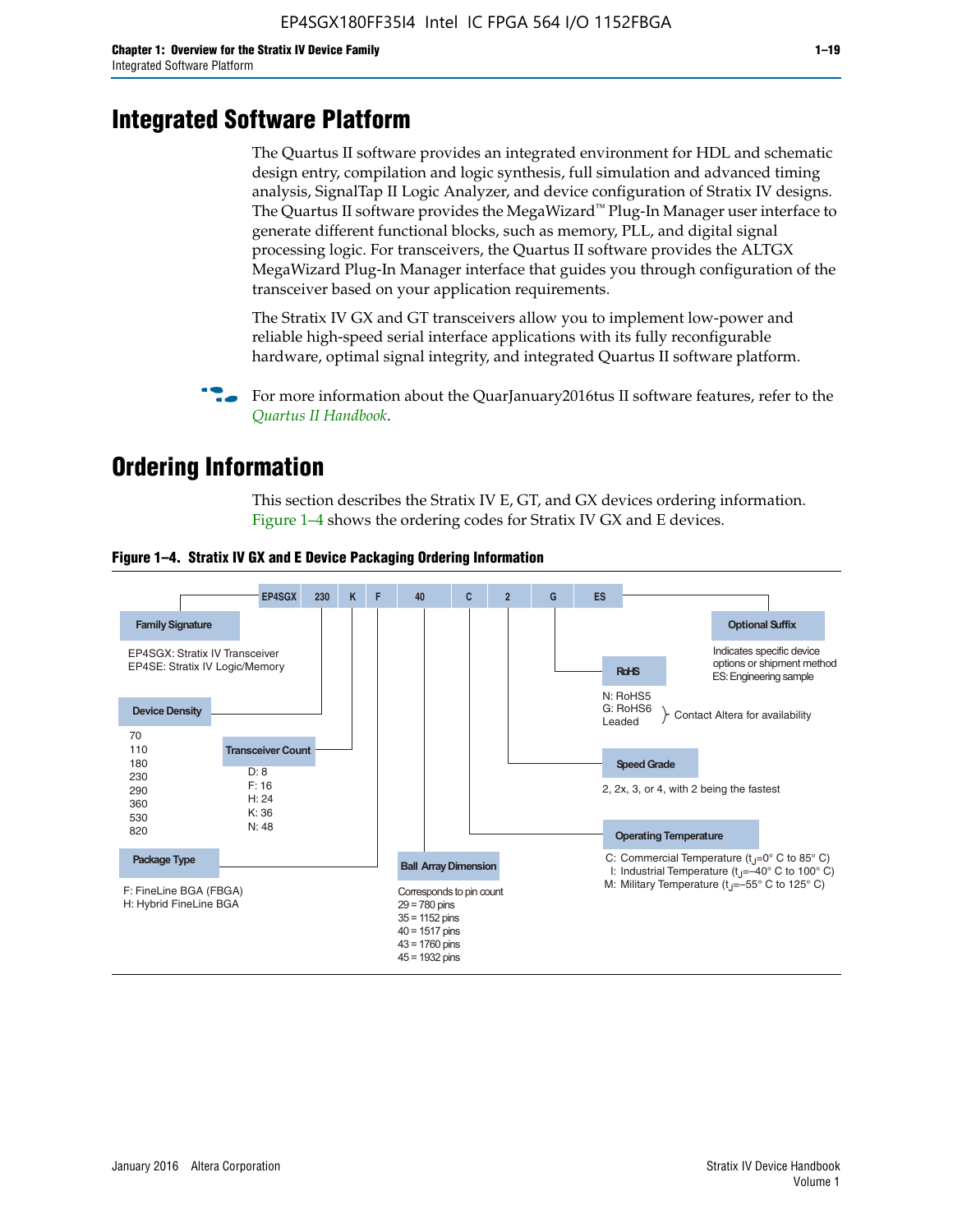Figure 1–5 shows the ordering codes for Stratix IV GT devices.





# **Document Revision History**

Table 1–10 lists the revision history for this chapter.

| <b>Date</b>       | Version | <b>Changes</b>                                         |
|-------------------|---------|--------------------------------------------------------|
| January 2016      | 3.5     | <b>Updated Figure 1–4 with new RoHS information</b>    |
| September 2012    | 3.4     | ■ Updated Table 1–1 to close FB $#30986$ .             |
|                   |         | Updated Table 1–2 and Table 1–5 to close FB $#31127$ . |
| June 2011         | 3.3     | Added military temperature to Figure 1–4.              |
| February 2011     | 3.2     | ■ Updated Table 1–7 and Table 1–8.                     |
|                   |         | $\blacksquare$ Applied new template.                   |
|                   |         | Minor text edits.                                      |
| <b>March 2010</b> | 3.1     | <b>Updated Table 1–1, Table 1–2, and Table 1–7.</b>    |
|                   |         | ■ Updated Figure $1-3$ .                               |
|                   |         | ■ Updated the "Stratix IV GT Devices" section.         |
|                   |         | Added two new references to the Introduction section.  |
|                   |         | Minor text edits.                                      |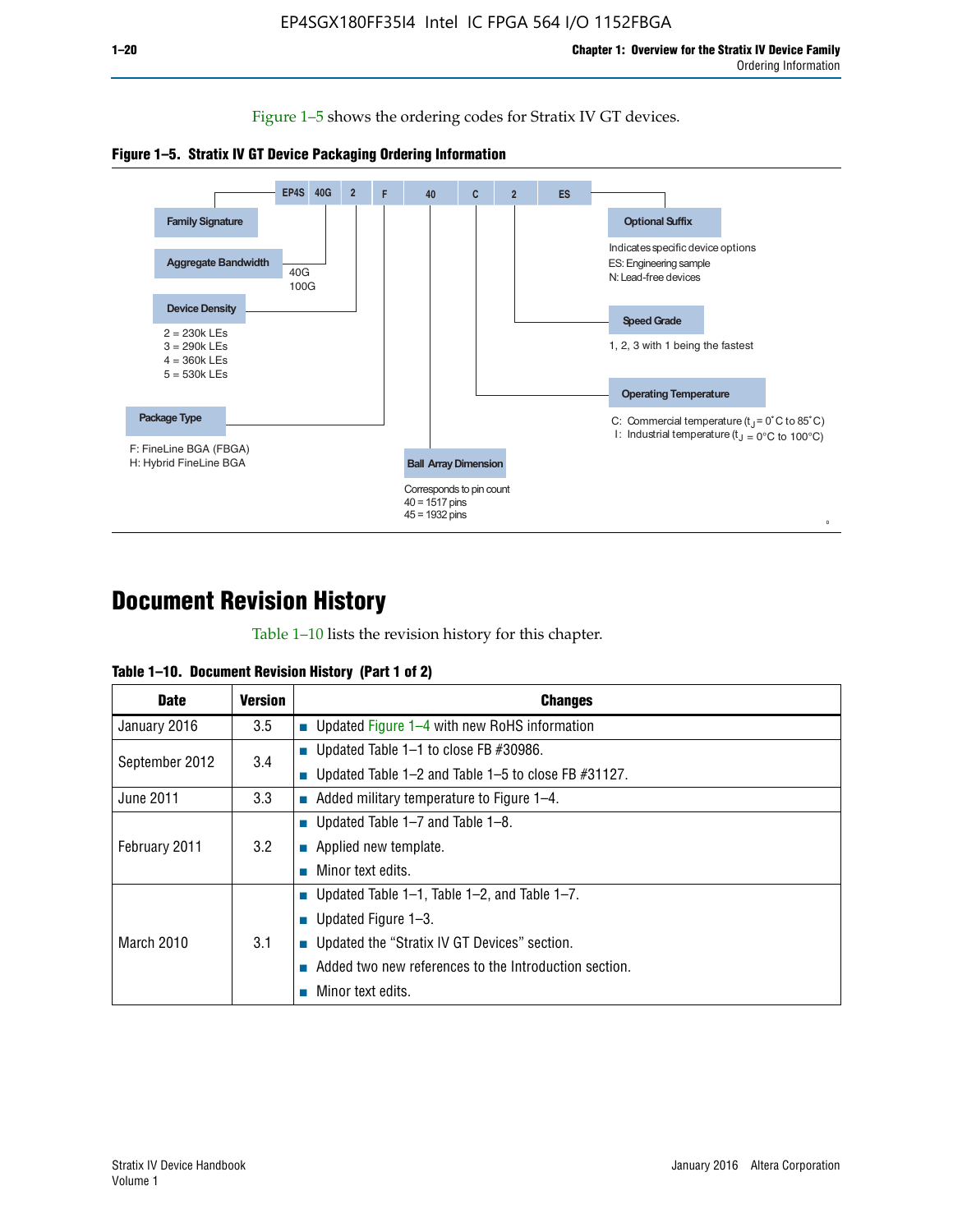#### **Table 1–10. Document Revision History (Part 2 of 2)**

| <b>Date</b>      | <b>Version</b> | <b>Changes</b>                                                                                                                                                                                                                                                                    |  |
|------------------|----------------|-----------------------------------------------------------------------------------------------------------------------------------------------------------------------------------------------------------------------------------------------------------------------------------|--|
| November 2009    | 3.0            | ■ Updated the "Stratix IV Device Family Overview", "Feature Summary", "Stratix IV GT<br>Devices", "High-Speed Transceiver Features", "FPGA Fabric and I/O Features", "Highest<br>Aggregate Data Bandwidth", "System Integration", and "Integrated Software Platform"<br>sections. |  |
|                  |                | $\blacksquare$ Added Table 1-3, Table 1-6, and Table 1-9.                                                                                                                                                                                                                         |  |
|                  |                | $\blacksquare$ Updated Table 1-1, Table 1-2, Table 1-4, Table 1-5, Table 1-7, and Table 1-8.                                                                                                                                                                                      |  |
|                  |                | ■ Updated Figure 1–3, Figure 1–4, and Figure 1–5.                                                                                                                                                                                                                                 |  |
|                  |                | $\blacksquare$ Minor text edits.                                                                                                                                                                                                                                                  |  |
|                  | 2.4            | $\blacksquare$ Updated Table 1-1.                                                                                                                                                                                                                                                 |  |
| <b>June 2009</b> |                | Minor text edits.                                                                                                                                                                                                                                                                 |  |
|                  |                | $\blacksquare$ Added Table 1–5, Table 1–6, and Figure 1–3.                                                                                                                                                                                                                        |  |
|                  |                | $\blacksquare$ Updated Figure 1-5.                                                                                                                                                                                                                                                |  |
| April 2009       | 2.3            | Updated Table $1-1$ , Table $1-2$ , Table $1-3$ , and Table $1-4$ .                                                                                                                                                                                                               |  |
|                  |                | ■ Updated "Introduction", "Feature Summary", "Stratix IV GX Devices", "Stratix IV GT<br>Devices", "Architecture Features", and "FPGA Fabric and I/O Features"                                                                                                                     |  |
| March 2009       | 2.2            | ■ Updated "Feature Summary", "Stratix IV GX Devices", "Stratix IV E Device", "Stratix IV<br>GT Devices", "Signal Integrity"                                                                                                                                                       |  |
|                  |                | Removed Tables 1-5 and 1-6                                                                                                                                                                                                                                                        |  |
|                  |                | Updated Figure 1-4                                                                                                                                                                                                                                                                |  |
|                  |                | ■ Updated "Introduction", "Feature Summary", "Stratix IV Device Diagnostic Features",<br>"Signal Integrity", "Clock Networks", "High-Speed Differential I/O with DPA and Soft-<br>CDR", "System Integration", and "Ordering Information" sections.                                |  |
|                  |                | Added "Stratix IV GT 100G Devices" and "Stratix IV GT 100G Transceiver Bandwidth"<br>sections.                                                                                                                                                                                    |  |
| March 2009       | 2.1            | <b>Updated Table 1–1, Table 1–2, Table 1–3, and Table 1–4.</b>                                                                                                                                                                                                                    |  |
|                  |                | $\blacksquare$ Added Table 1-5 and Table 1-6.                                                                                                                                                                                                                                     |  |
|                  |                | ■ Updated Figure $1-3$ and Figure $1-4$ .                                                                                                                                                                                                                                         |  |
|                  |                | $\blacksquare$ Added Figure 1-5.                                                                                                                                                                                                                                                  |  |
|                  |                | Removed "Referenced Documents" section.                                                                                                                                                                                                                                           |  |
|                  |                | Updated "Feature Summary" on page 1-1.                                                                                                                                                                                                                                            |  |
| November 2008    | 2.0            | ■ Updated "Stratix IV Device Diagnostic Features" on page 1-7.                                                                                                                                                                                                                    |  |
|                  |                | Updated "FPGA Fabric and I/O Features" on page 1-8.                                                                                                                                                                                                                               |  |
|                  |                | $\blacksquare$ Updated Table 1-1.                                                                                                                                                                                                                                                 |  |
|                  |                | Updated Table 1-2.                                                                                                                                                                                                                                                                |  |
|                  |                | Updated "Table 1-5 shows the total number of transceivers available in the Stratix IV GT<br>Device." on page 1-15.                                                                                                                                                                |  |
| <b>July 2008</b> | 1.1            | Revised "Introduction".                                                                                                                                                                                                                                                           |  |
| May 2008         | 1.0            | Initial release.                                                                                                                                                                                                                                                                  |  |